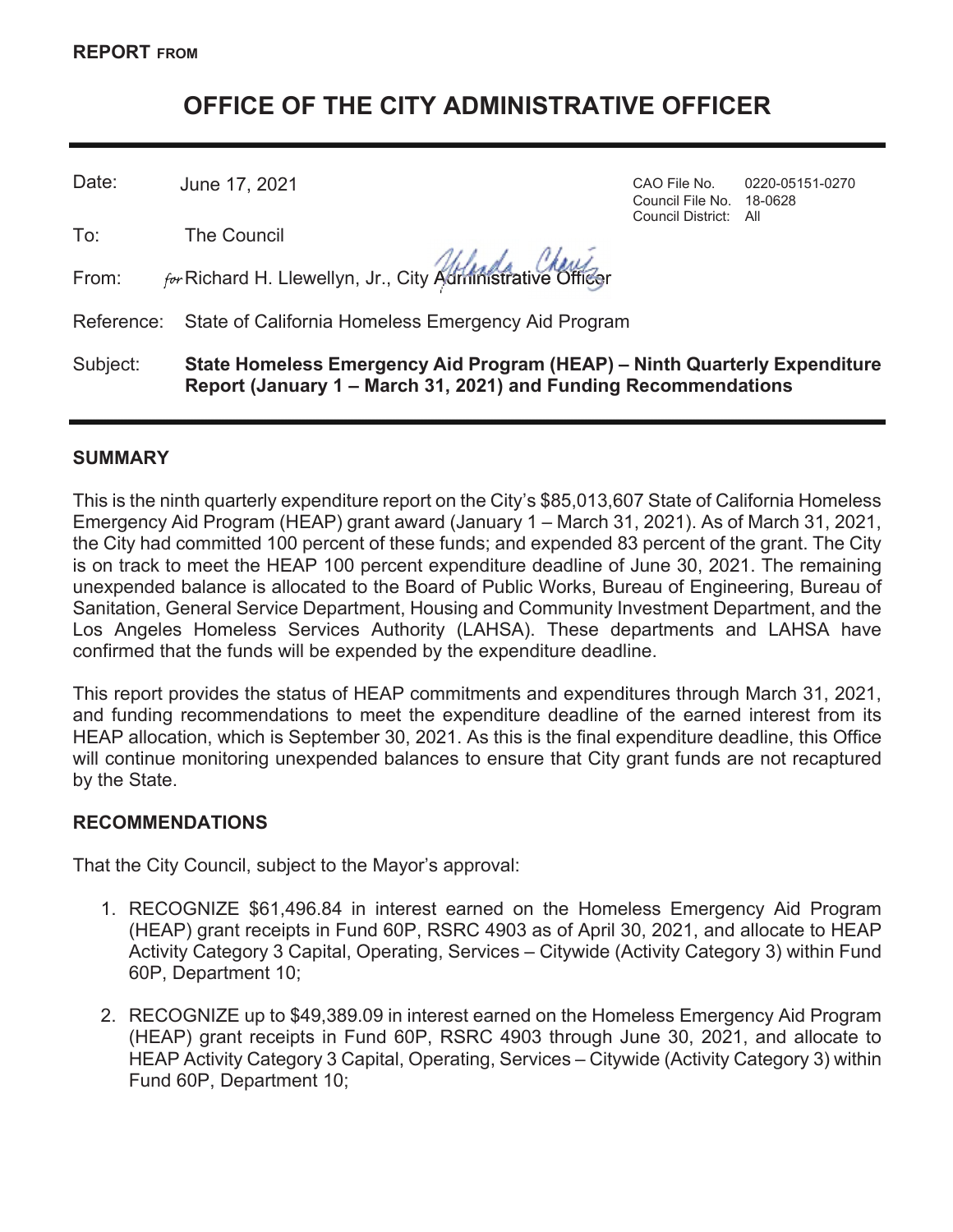- 3. APPROVE up to \$110,885.93 from the HEAP Activity Category 3 Capital, Operating, Services – Citywide for the Board of Public Works to continue Citywide hygiene services, through the Pit Stop program, from July 1, 2021 to September 30, 2021, which will reduce the Homeless Housing, Assistance, and Prevention Program (HHAP) allocation for this program;
- 4. AUTHORIZE the City Administrative Officer to:
	- a. Prepare Controller instructions or make any necessary technical adjustments to implement the intent of these transactions, and authorize the Controller to implement these instructions; and
	- b. Prepare any additional Controller instructions to reimburse City Departments for their accrued labor, material or permit costs related to projects in this report consistent with the Mayor and Council action on this matter and authorize the Controller to implement these instructions.

#### **DISCUSSION**

Status of HEAP Commitments, Expenditures, and Interest Earned

As of March 31, 2021, \$86,617,799 or 100 percent of State of California Homeless Emergency Aid Program (HEAP) funds, including interest, had been committed. A total of \$71,931,201 or 83 percent, including interest, had been expended and \$14,686,598, or 17 percent remained unexpended.

Since the HEAP eighth quarterly report was approved:

- \$734,379.60 was allocated to the Los Angeles Homeless Services Authority from the HEAP Activity Category 2 - Capital and Operating Support – Skid Row (Activity Category 2) for the cost of operations at the year-round interim housing site at 534 Crocker Street, extended Winter Shelter site at 566 South San Pedro Street, financial assistance and supportive services for Rapid Rehousing slots through SRO Housing Corporation in the Skid Row area (C.F. 20-0841);
- \$1,471,730 was reprogrammed from various allocations to the HEAP Activity Category 1 -Capital and Operating Support - A Bridge Home (Activity Category 1) to fund construction costs for a tiny home village at 6073 North Reseda Boulevard in Council District 3, which reduced the Federal Coronavirus Relief Fund allocation for this project (Krekorian-Blumenfield, C.F. 21-0447);
- \$135,981.74 was reprogrammed within the HEAP Activity Category 2 to the Los Angeles Homeless Services Authority for furniture, fixtures, and equipment at four (4) cooling center sites and one-time landscaping costs for saw cutting and planting trees for the ReFresh Spot in the Skid Row area (De Leon-Buscaino, C.F. 21-0508); and
- \$364,762.18 was reprogrammed from various allocations to the HEAP Activity Category 1 and 2 to fund construction costs for a tiny home village at Arroyo Drive and Avenue 60 in Council District 14 which will reduce the Federal Coronavirus Relief Fund allocation for this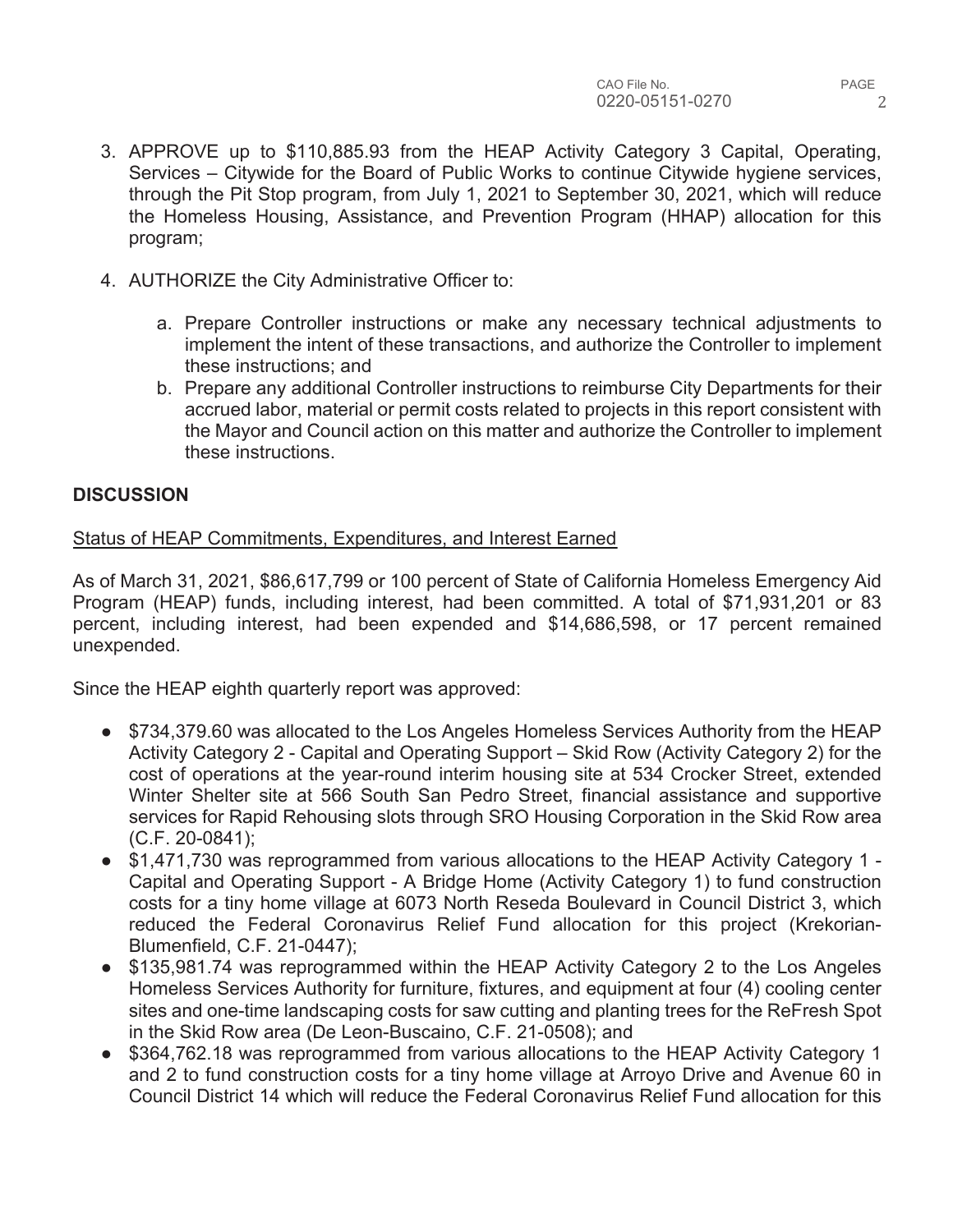PAGE 3

project and to fund the Los Angeles Homeless Services Authority for Downtown Women's Center for its Health and Wellness Program and San Julian Oasis Housing for constructions in Skid Row area (De Leon-Ridley-Thomas, C.F. 21-0564).

Table 1 summarizes HEAP expenditures and commitments and reflects \$64,299.82 in interest earnings allocated in the eighth HEAP Quarterly Expenditure Report, increasing the total HEAP grant, including interest, from \$86,553,499 to \$86,617,799. Attachment 1 provides additional detail.

|                                               |               | <b>Total Funds</b> | <b>Uncommitted</b><br><b>Funds</b> |                 |                   |
|-----------------------------------------------|---------------|--------------------|------------------------------------|-----------------|-------------------|
| <b>Activity Category</b>                      | <b>Amount</b> | <b>Committed</b>   | Remaining                          | <b>Expended</b> | <b>Unexpended</b> |
| Capital and Operating<br>Support - A Bridge   |               |                    |                                    |                 |                   |
| 1 Home                                        | \$52,213,017  | \$52,213,017       | \$0                                | \$46,397,844    | \$5,815,172.74]   |
| Capital and Operating<br>2 Support – Skid Row | \$19,945,469  | \$19,945,469       | \$0                                | \$13,381,394    | \$6,564,075.43    |
| Capital, Operating,<br>3 Services - Citywide  | \$8,664,479   | \$8,664,479        | \$0                                | \$7,847,972     | \$816,507.61      |
| 4 Youth Set-Aside                             | \$3,624,068   | \$3,624,068        | \$0                                | \$2,498,848     | \$1,125,219.46    |
| 5 Administrative Costs                        | \$2,170,767   | \$2,170,767        | \$0                                | \$1,805,144     | \$365,622.73      |
| Total                                         | \$86,617,799  | \$86,617,799       | \$0                                | \$71,931,201    | \$14,686,598      |

**Table 1. Status of HEAP Commitments and Expenditures through March 31, 2021** 

\*Includes \$1,604,191.60 of interest earnings through December 31, 2020.

# Interest Earned on HEAP Deposits

The City has earned an additional \$61,496.84 in interest from its HEAP allocation since December 31, 2020, and the City expects to earn up to \$49,389.09 in interest from its HEAP allocation in May and June 2021. This Office recommends earned interest be allocated to HEAP Activity Category 3. The State requires that all interest proceeds be used for HEAP-eligible activities, and the new expenditure deadline of any interest accrued on HEAP funds is September 30, 2021. Consistent with Health and Safety Code Section 50214 (b), no more than five (5) percent of the total HEAP allocation plus interest proceeds may be used for general administrative purposes, and at least five (5) percent must be allocated to establishing or expanding services for youth experiencing homelessness or at risk of homelessness. This recommendation is consistent with State regulations.

# HEAP Commitments, General Fund Balances and Recommended Actions

If the recommendations in this report are approved, up to \$86,728,685, or 100 percent of the HEAP allocation (including estimated interest earnings through June 30, 2021) will be committed. A total of \$71,931,201 or 82.9 percent of the new HEAP amount, including interest earned this quarter is expended, and \$14,797,484, or 17.1 percent is unexpended. The unexpended balance is allocated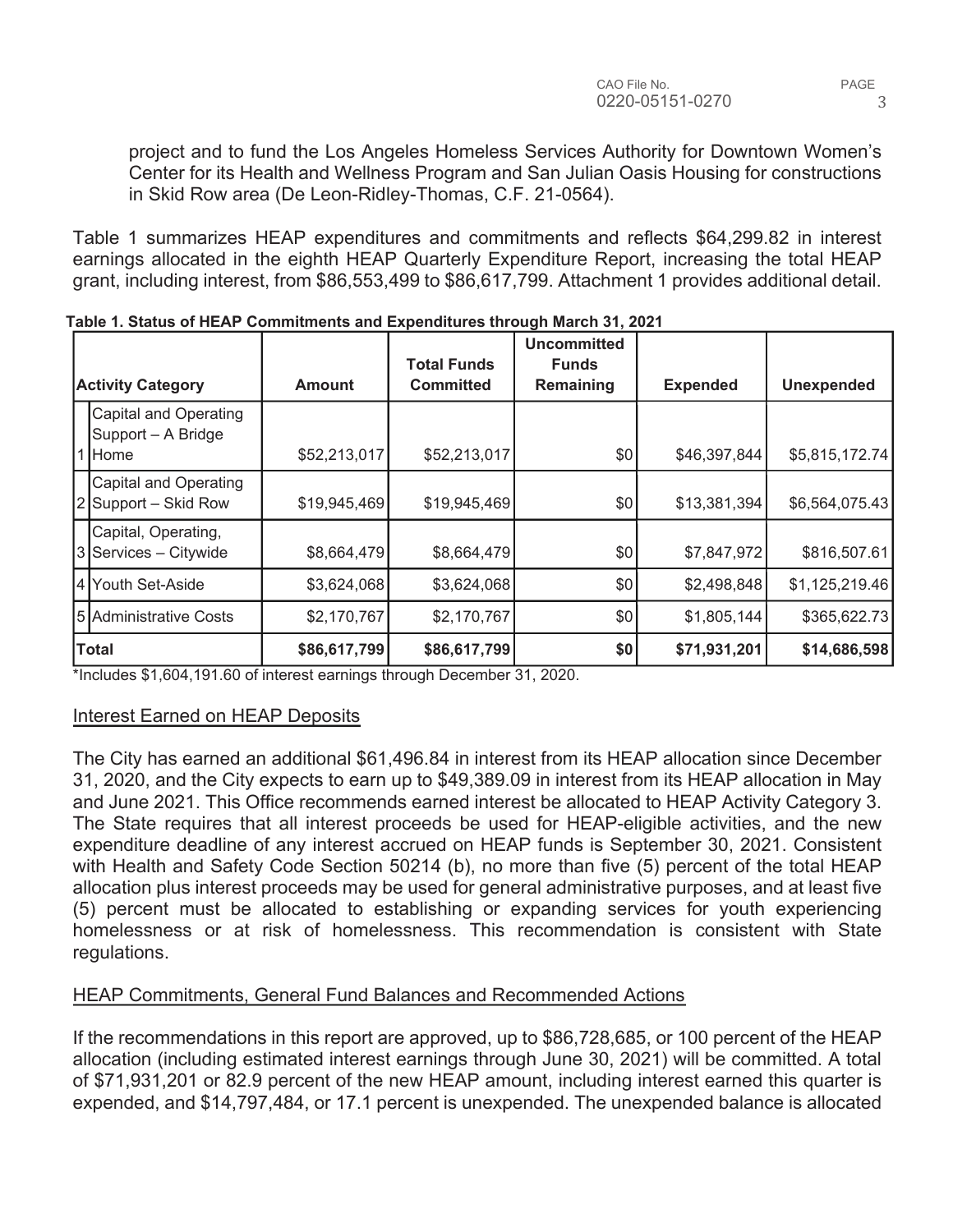to the Board of Public Works, Bureau of Engineering, Bureau of Sanitation, General Service Department, Housing and Community Investment Department, and the Los Angeles Homeless Services Authority (LAHSA). These departments and LAHSA have confirmed that the funds will be expended by June 30, 2021. Table 2 below summarizes this information.

|              |                                                         |               | <b>Total Funds</b> | Uncommitted<br><b>Funds</b> |                 |                   |
|--------------|---------------------------------------------------------|---------------|--------------------|-----------------------------|-----------------|-------------------|
|              | <b>Activity Category</b>                                | <b>Amount</b> | <b>Committed</b>   | Remaining                   | <b>Expended</b> | <b>Unexpended</b> |
|              | <b>Capital and Operating</b><br>Support - A Bridge Home | \$52,213,017  | \$52,213,017       | \$0.00                      | \$46,397,844    | \$5,815,173       |
| 2            | <b>Capital and Operating</b><br>Support - Skid Row      | \$19,945,469  | \$19,945,469       | \$0.00                      | \$13,381,394    | \$6,564,075       |
| 3            | Capital, Operating,<br>Services - Citywide              | \$8,775,365   | \$8,775,365        | \$0.00                      | \$7,847,972     | \$927,394         |
| 4            | <b>IYouth Set-Aside</b>                                 | \$3,624,068]  | \$3,624,068        | \$0.00                      | \$2,498,848     | \$1,125,219       |
| 5            | Administrative Costs                                    | \$2,170,767   | \$2,170,767        | \$0.00                      | \$1,805,144     | \$365,623         |
| <b>Total</b> |                                                         | \$86,728,685  | \$86,728,685       | \$0.00                      | \$71,931,201    | \$14,797,484      |

#### **Table 2. Status of HEAP Commitments and Expenditures if Report Recommendations are Approved**

\*Includes estimated \$1,715,077.53 of interest earnings through June 30, 2021.

\*\*Activity Category 1 includes \$700,000 for Aviva Children and Family Services for a facility for Transition Aged Youth (TAY). Total HEAP funding committed for Youth services and facilities is \$4,324,067.55 (5.0%).

\*\*\*Unexpended balance \$14,797,484 is based on expenditures through March 2021, and associated departments confirmed that these funds will be expended by the State deadline.

# **FISCAL IMPACT STATEMENT**

There is no impact to the General Fund as a result of the recommendations in this report. Sufficient funding is available within the Homeless Emergency Aid Program to support the recommendations in this report.

# **FINANCIAL POLICIES STATEMENT**

The recommendations in this report comply with the City's Financial Policies.

Attachment:

HEAP Funding Commitments and Expenditures through March 31, 2021

*RHL:YC:MB:CN:16210104*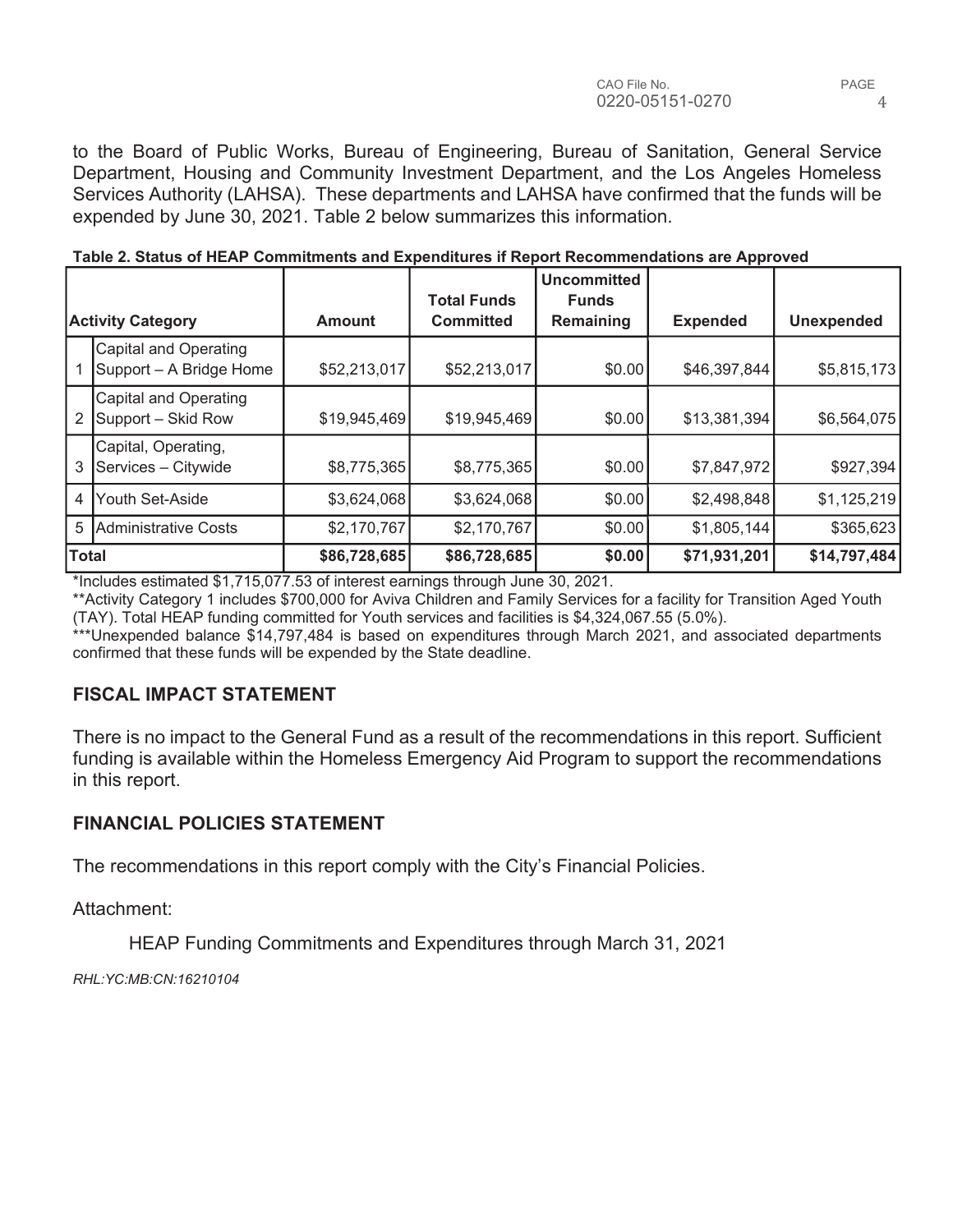| ļ<br>I<br>ı<br>İ<br>I |
|-----------------------|
|                       |
|                       |
| ׇ֚֬֡                  |
| í                     |
| l                     |
|                       |
|                       |
| I                     |
|                       |
|                       |
|                       |
|                       |
|                       |
| l<br>Ï                |
| ׇ֚֬֡֡֡֡֡֡             |
|                       |
| ı                     |
| I                     |
| į                     |
|                       |
|                       |
|                       |
|                       |
|                       |

|                          | Category<br>Activity |            |                 |                                                                                       |                                                                                                                                                                                         | ncil File<br>క్రి                         |               | <b>HEAP Grant</b>           | <b>HEAP</b> Interest | <b>Total HEAP</b><br><b>Funds</b> | Funds Current<br><b>Total HEAP</b> | December 2020<br>Expenditures to | January - March<br>Expenditures |      | Expenditures to<br>Total |                     |
|--------------------------|----------------------|------------|-----------------|---------------------------------------------------------------------------------------|-----------------------------------------------------------------------------------------------------------------------------------------------------------------------------------------|-------------------------------------------|---------------|-----------------------------|----------------------|-----------------------------------|------------------------------------|----------------------------------|---------------------------------|------|--------------------------|---------------------|
| #                        | Ref. No.             | <b>ABH</b> | Agency          | Commitment                                                                            | Description                                                                                                                                                                             | ġ.                                        | 8             | Commitment                  | Commitment           | Committed                         | Amount                             | Date                             | 2021                            | Date |                          | <b>HEAP Balance</b> |
| $\overline{a}$           | $AC-1-5$             | $\succ$    | BOE             | City Bureau of Engineering<br>(BOE) A Bridge Home Pre-<br>development Costs           | bridge housing facilities to be constructed by<br>BOE consultations services to perform CEQA<br>analysis and design services for proposed<br>the City                                   | /18 Rpt<br>:-0628;<br>ង ដ                 | Multiple      | 1,382,709<br>Ş              |                      | 1,382,709<br>Ş                    | 1,382,709<br>Ş                     | 1,382,709<br>$\sim$              | Ş                               | Ş    | Ş<br>1,382,709           |                     |
| $\sim$                   | $AC-1-6$             | $\succ$    | GSD             | General Services Department<br>(GSD) A Bridge Home Pre-<br>development Costs          | materials for proposed bridge housing facilities<br>to be constructed by the City, vehicle leasing<br>GSD contractual Services, construction<br>costs, consultant services, clerk       | 118 Rpt<br>18-0628;<br>'es                | Multiple      | 238,460<br>S                |                      | 238,460<br>$\sim$                 | 238,460<br>Ş                       | 238,460<br>$\sim$                | S                               | Ş    | $\sim$<br>238,460        |                     |
| 3                        | $AC-1-1$             | $\succ$    | BOE/GSD         | 1533 Schrader Blvd A Bridge<br>Home                                                   | 72 beds of interim housing to be constructed<br>allocated for capital and operating support.<br>by the City on City-owned land. Funds                                                   | 18-0352                                   | $\frac{3}{2}$ | 2,092,861<br>$\sim$         |                      | 2,092,861<br>$\sim$               | 3,156,527<br>S                     | 3,135,953<br>$\sim$              | 20,574<br>S                     | Ş    | $\sim$<br>3,156,527      |                     |
| 4                        | $AC-1-2$             | $\succ$    | BOE             | 1533 Schrader Blvd A Bridge<br>Home                                                   | purchased by the Bureau Of Engineering<br>Furniture, fixtures and Equipment to be                                                                                                       | 12/18 Rpt<br>18-0628;                     | $\frac{3}{2}$ | 230,344<br>Ş                |                      | 230,344<br>¢                      | 230,344<br>S                       | 230,344<br>$\sim$                | Š                               | Ş    | $\sim$<br>230,344        |                     |
| LŊ                       | $AC-1-3$             | $\succ$    | (PATH)<br>LAHSA | 1533 Schrader Blvd A Bridge<br>Home                                                   | purchased by People Assisting the Homeless<br>Furniture, fixtures and Equipment to be<br>(facility operator)                                                                            | /18 Rpt<br>3-0628;<br>$\frac{8}{12}$      | $\mathbf{r}$  | 88,557<br>$\sim$            |                      | 88,557<br>$\sim$                  | 88,557<br>S                        | 88,557<br>$\sim$                 | Ş                               | S    | $\sim$<br>88,557         |                     |
| $\circ$                  | $AC - 1 - 20$        | $\succ$    | BOE/GSD         | 1533 Schrader Blvd A Bridge<br>Home                                                   | 72 beds of interim housing to be constructed<br>by the City on City-owned land (additional<br>capital only)                                                                             | 19 Rpt<br>18-0628;<br>04/19 Rpt           | 13            | 1,063,666<br>$\sim$         |                      | 1,063,666<br>Ş                    | Ş                                  | $\sim$                           | Ş                               | Ş    | Ş                        |                     |
| $\overline{\phantom{a}}$ | $AC-1-4$             | $\succ$    | BOE/GSD         | Department of Veterans Affairs<br>Interim Housing on the U.S.<br>(VA) Westwood Campus | of Los Angeles are jointly funding construction,<br>100 beds interim housing. The City and County<br>the VA will fund the services for 36 months                                        | 18-0510                                   | $\Xi$         | 2,179,238<br>$\sim$         |                      | 2,179,238<br>$\sim$               | 2,179,238<br>Ş                     | 2,178,700<br>$\sim$              | 538<br>S                        | Ş    | $\sim$<br>2,179,238      | Θ                   |
| $\infty$                 | $AC-1-23$            | $\succ$    | BOE/GSD         | Department of Veterans Affairs<br>Interim Housing on the U.S.<br>(VA) Westwood Campus | of Los Angeles are jointly funding construction,<br>100 beds interim housing. The City and County<br>the VA will fund the services for 36 months<br>(additional capital only)           | /19 Rpt<br>18-0628;<br>04/19 Rpt          | $\Xi$         | 235,125<br>$\sim$           |                      | 235,125<br>$\sim$                 | 235,125<br>S                       | 235,125<br>$\sim$                | S                               | Ş    | $\sim$<br>235,125        |                     |
| $\sigma$                 | $AC-1-7$             | $\succ$    | BOE/GSD         | 5965 St. Andrews Place A<br>Bridge Home                                               | 100 beds of interim housing to be constructed<br>by the City on City-owned land                                                                                                         | 18-0654                                   | ${}^{\circ}$  | 683,798<br>$\sim$<br>$\sim$ |                      | 2,683,798<br>$\mathcal{L}$        | 4,258,566<br>S                     | 4,258,566<br>$\sim$              | S                               | S    | $\sim$<br>4,258,566      | $\circ$             |
| $\frac{1}{2}$            | AC-1-21              | $\succ$    | BOE/GSD         | 5965 St. Andrews Place A<br>Bridge Home                                               | 100 beds of interim housing to be constructed<br>by the City on City-owned land (additional<br>capital only)                                                                            | /19 Rpt<br>3-0628;<br>$\frac{8}{18}$<br>ड | ${}^{\circ}$  | 1,607,519<br>$\sim$         |                      | 1,607,519<br>$\sim$               | 32,751<br>Ş                        | 32,751<br>$\sim$                 | Ş                               | Ş    | $\sim$<br>32,751         | $\circ$             |
| $11$                     | $AC-1-24$            | $\succ$    | LAHSA           | 5965 St. Andrews Place A<br>Bridge Home                                               | by the City on City-owned land (operating only)<br>100 beds of interim housing to be constructed                                                                                        | 19 Rpt<br>18-0628;<br>ਬੋ                  | $\infty$      | 590,473<br>Ş                |                      | 590,473<br>$\sim$                 | 590,473<br>Ş                       | 416,041<br>$\sim$                | 159,181<br>Ş                    | Ş    | $\sim$<br>575,222        | 15,251              |
| $\overline{12}$          | $AC-1-8$             | $\succ$    | BOE/GSD         | 100 Sunset Avenue A Bridge<br>Home                                                    | 154 beds of interim housing to be constructed<br>by the City on land owned by the Los Angeles<br>County Metropolitan Transit Authority                                                  | 18-0510                                   | $\Xi$         | 812,991<br>$\sim$           |                      | 812,991<br>$\sim$                 | 812,991<br>Ş                       | 812,991<br>$\sim$                | S                               | Ş    | $\sim$<br>812,991        |                     |
| 13                       | $AC-1-27$            | $\succ$    | LAHSA           | 100 Sunset Avenue A Bridge<br>Home                                                    | 154 beds of interim housing to be constructed<br>by the City on land owned by the Los Angeles<br>(operating only for the 100 adult-bed subset)<br>County Metropolitan Transit Authority | /19 Rpt<br>18-0628;<br>04/19 Rpt          | $\Xi$         | 2,924,490<br>$\sim$         |                      | 2,924,490<br>$\sim$               | 2,924,490<br>S                     | 2,365,678<br>$\sim$              | 558,812<br>S                    | S    | $\sim$<br>2,924,490      |                     |
| $\overline{14}$          | AC-1-9               | $\geq$     | BOE/GSD         | 2316 Imperial Highway A Bridge<br>Home                                                | 100 beds of interim housing to be constructed<br>by the City on land owned by the Housing<br>Authority of the City of Los Angeles                                                       | 18-0651                                   | 15            | 3,095,118<br>$\mathcal{L}$  |                      | 3,095,118<br>$\sim$               | 4,172,127<br>S                     | 4,172,127<br>$\sim$              | S                               | S    | $\sim$<br>4,172,127      |                     |
| 15                       | $AC-1-22$            | $\geq$     | BOE/GSD         | 2316 Imperial Highway A Bridge<br>Home                                                | Authority of the City of Los Angeles (additional<br>100 beds of interim housing to be constructed<br>by the City on land owned by the Housing<br>capital only)                          | 19 Rpt<br>18-0628;<br>04/19 Rpt           | 15            | 1,368,061<br>$\sim$         |                      | 1,368,061<br>$\sim$               | 291,052<br>Ş                       | 291,052<br>$\sim$                | Ş                               | Ş    | $\sim$<br>291,052        | $\odot$             |
| $\frac{16}{1}$           | AC-1-25              | $\geq$     | LAHSA           | Home                                                                                  | Authority of the City of Los Angeles (operating<br>100 beds of interim housing to be constructed<br>2316 Imperial Highway A Bridge   by the City on land owned by the Housing<br>only)  | 18-0628;<br>04/19 Rpt                     | 15            | 683,209<br>$\sim$           |                      | 683,209<br>Ş                      | 683,209<br>S                       | 538,875<br>Ş                     | 144,334<br>S                    | S    | Ş<br>683,209             |                     |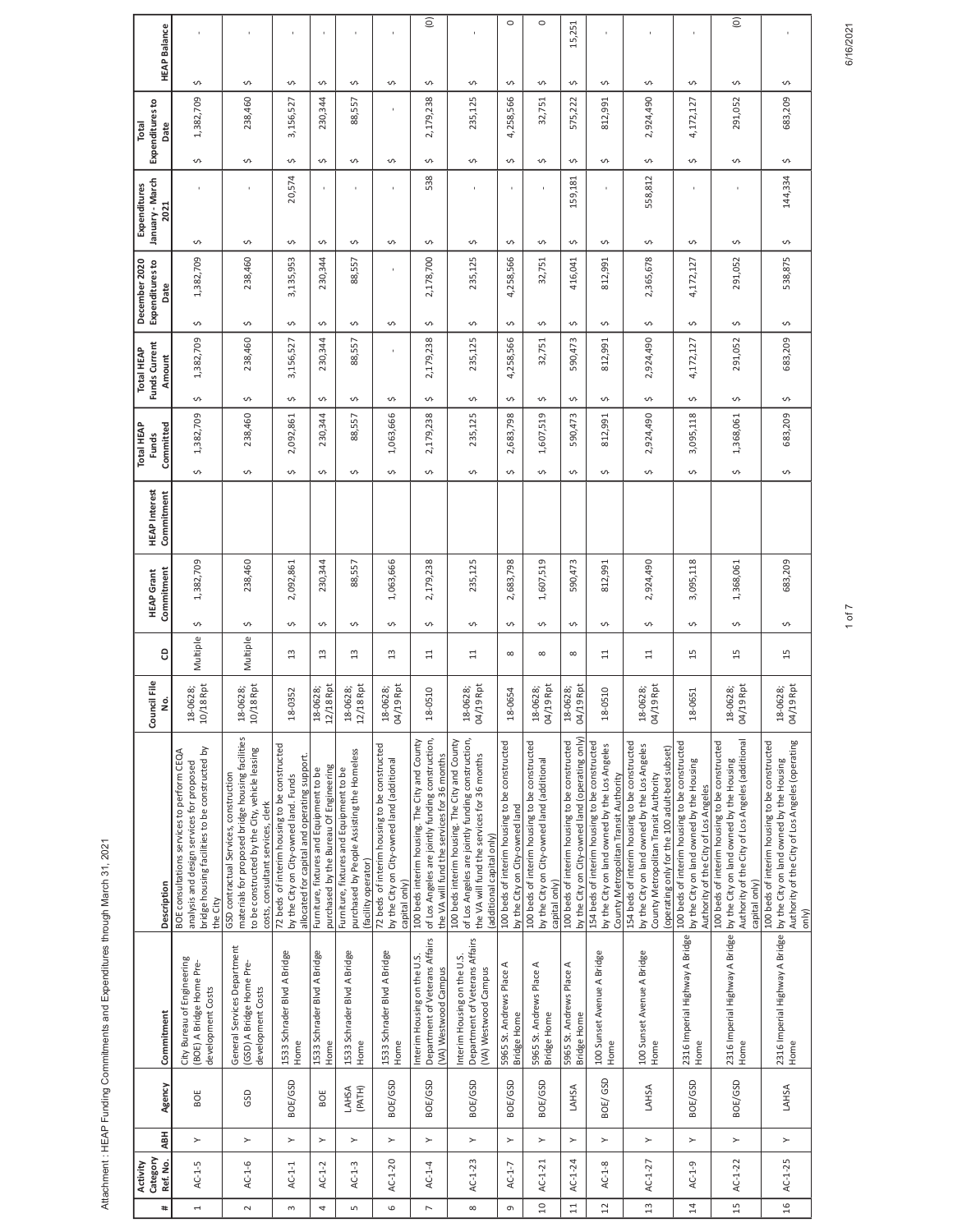| ¢<br>$\frac{1}{2}$<br>ć                                                                                       |
|---------------------------------------------------------------------------------------------------------------|
| i<br>١                                                                                                        |
|                                                                                                               |
| ١<br>5<br>í                                                                                                   |
|                                                                                                               |
| I                                                                                                             |
| l<br>Ï                                                                                                        |
| j<br>ı                                                                                                        |
| l<br>֖֢ׅ֧֦֧֦֧֦֧֦֧֦֧֦֧֧֧֧֦֧֧֧֧֦֧֧֦֧֧֦֧֧֧֧֧֧֧֧֧֧֧֧֧֧֧֧֧֧֚֚֚֚֚֚֚֚֚֚֚֚֚֚֚֡֕֘֡֡֬֝֓֞֡֓֬֓֡֬֓֡֬֓֞֓֬֝֬֬֓֬<br>֧֧֧֜<br>į |
|                                                                                                               |

| Category<br>Ref. No.<br>Activity | <b>ABH</b>     | Agency           | Commitment                                                                                           | Description                                                                                                                                                                                             | ncil File<br>ġ.<br>క్రి                     | 8                        | Commitment<br><b>HEAP Grant</b> | <b>HEAP</b> Interest<br>Commitment | <b>Total HEAP</b><br>Committed<br><b>Funds</b> |   | Funds Current<br>Total HEAP<br>Amount | December 2020<br>Expenditures to<br>Date | January - March<br>Expenditures<br>2021 |                | Expenditures to<br>Total<br>Date | <b>HEAP Balance</b> |
|----------------------------------|----------------|------------------|------------------------------------------------------------------------------------------------------|---------------------------------------------------------------------------------------------------------------------------------------------------------------------------------------------------------|---------------------------------------------|--------------------------|---------------------------------|------------------------------------|------------------------------------------------|---|---------------------------------------|------------------------------------------|-----------------------------------------|----------------|----------------------------------|---------------------|
| $AC-1-10$                        | $\succ$        | LAHSA            | 12860 Arroyo Street (Sylmar<br>Armory) A Bridge Home                                                 | Two (2) years operating funding for 85 beds of<br>trauma-informed interim housing for women<br>being developed in partnership with the<br>County of Los Angeles.                                        | 18-0927                                     | $\overline{\phantom{a}}$ | 1,652,400<br>$\sim$             |                                    | 1,652,400<br>Ş                                 | Ş | 1,652,400                             | 850,000<br>$\sim$                        | 802,400<br>Ş                            | Ş              | 1,652,400                        | Ş                   |
| $AC-1-12$                        | $\succ$        | GSD              | El Pueblo A Bridge Home (El<br>Puente)                                                               | trailer buildings at the 45-bed interim housing<br>Funds to support City rental costs for modular<br>site located at the El Pueblo Historical<br>Monument                                               | 18 Rpt<br>18-0628<br>$\overline{5}$         | $\overline{1}$           | 194,699<br>$\sim$               |                                    | 194,699<br>$\sim$                              | Ş | 194,699                               | 147,757<br>$\sim$                        | 20,118<br>S                             | Ş              | 167,875                          | 26,824<br>$\sim$    |
| $AC-1-13$                        | $\overline{a}$ | LAHSA (TPC)      | El Pueblo A Bridge Home (El<br>Puente)                                                               | Furniture, fixture, equipment to be purchased<br>by The People Concern (facility operator) for<br>the 45-bed interim housing site at the El<br>Pueblo Historical Monument                               | /18 Rpt<br>3-0628;<br><u>ន</u><br>អ         | $\overline{14}$          | 75,000<br>$\sim$                |                                    | 75,000<br>$\sim$                               | S | 75,000                                | 47,174<br>$\sim$                         | 27,826<br>Ş                             | Ş              | 75,000                           | Ş                   |
| $AC-1-14$                        | $\succ$        | BOE/GSD          | 625 La Fayette Place and 1819<br>S. Western A Bridge Home                                            | 85 beds of interim housing to be constructed<br>by the City on City-owned land.                                                                                                                         | 3-0392<br>∺                                 | $\overline{10}$          | 7,097,779<br>$\sim$             |                                    | 7,097,779<br>$\sim$                            | Ş | 7,097,779                             | 5,590,603<br>Ş                           | 630,260<br>Ş                            | Ş              | 6,220,863                        | 876,916<br>$\sim$   |
| AC-1-29                          | $\succ$        | LAHSA            | 625 La Fayette Place A Bridge<br>Home                                                                | by the City on City-owned land (operating only)<br>70 beds of interim housing to be constructed                                                                                                         | /19 Rpt<br>3-0628;<br>$\frac{8}{2}$<br>र्वे | $\overline{10}$          | 635,341<br>$\sim$               |                                    | 635,341<br>$\sim$                              | S | 635,341                               | 635,341<br>$\sim$                        | S                                       | Ş              | 635,341                          | $\sim$              |
| AC-1-28                          | $\succ$        | LAHSA            | 1819 S. Western A Bridge Home                                                                        | by the City on City-owned land (operating only)<br>15 beds of interim housing to be constructed                                                                                                         | 04/19 Rpt<br>3-0628;<br>$\frac{8}{2}$       | $\Xi$                    | 346,720<br>Ş                    |                                    | 346,720<br>Ş                                   | S | 346,720                               | 178,943<br>Ş                             | 167,777<br>Ş                            | Ş              | 346,720                          | $\sim$              |
| $AC-1-11$                        | z              | HCID             | Los Angeles LGBT Center's<br>McCadden Plaza Senior<br>Housing Project                                | housing by the Los Angeles LGBT Center<br>Gap financing for construction of senior                                                                                                                      | /18 Rpt<br>3-0628;<br>$\frac{8}{12}$        | 4                        | 2,300,000<br>$\sim$             |                                    | 2,300,000<br>$\sim$                            | Ş | 2,300,000                             | Ş                                        | Ş                                       | Ş              |                                  | 2,300,000<br>$\sim$ |
| $AC-1-15$                        | $\succ$        | (County)<br>CAO  | 7621 Canoga Blvd.                                                                                    | 75 beds of interim housing being established in<br>partnership with the County of Los Angeles                                                                                                           | 18-0820                                     | $\infty$                 | 4,300,000<br>$\sim$             |                                    | 4,300,000<br>$\sim$                            | Ş | 4,300,000                             | 4,300,000<br>Ş                           | S                                       | Ş              | 4,300,000                        | Ş                   |
| AC-1-16                          | $\succ$        | CAO (Aviva)      | Aviva Family and Children's<br>Services Female Transition<br>Aged Youth (TAY) Bridge<br>Housing Beds | Capital to rehabilitate a building to provide 42<br>Children's transition aged youth who are<br>Children's Services for female TAY for<br>homeless or at risk of homelessness                           | /18 Rpt<br>3-0628;<br>18<br>12,             | 4                        | 700,000<br>$\sim$               |                                    | 700,000<br>$\sim$                              | Ş | 700,000                               | 700,000<br>$\sim$                        | S                                       | $\sim$         | 700,000                          | $\sim$              |
| $AC-1-17$                        | $\succ$        | BOE/GSD          | 2817 Hope Street A Bridge<br>Home                                                                    | 100 beds of interim housing to be constructed<br>by the City on City-owned land                                                                                                                         | 18-0750                                     | G                        | 319,529<br>$\sim$               |                                    | 5,319,529<br>$\sim$                            | Ş | 5,319,529                             | 5,319,529<br>$\sim$                      | Ş                                       | $\mathfrak{O}$ | 5,319,529                        | $\circ$<br>$\sim$   |
| AC-1-18                          | $\succ$        | LAHSA<br>(VOALA) | 2817 Hope Street A Bridge<br>Home                                                                    | Angeles for the 100-bed interim housing site at<br>Furniture, fixtures, and equipment to be<br>purchased by Volunteers of America Los<br>2817 Hope Street                                               | 18-0750                                     | G                        | 242,205<br>$\sim$               |                                    | 242,205<br>$\sim$                              | Ş | 242,205                               | 242,205<br>$\sim$                        | Ş                                       | Ş              | 242,205                          | $\sim$              |
| $AC-1-26$                        | $\succ$        | LAHSA            | 2817 Hope Street A Bridge<br>Home                                                                    | by the City on City-owned land (operating only)<br>100 beds of interim housing to be constructed                                                                                                        | /19 Rpt<br>18-0628;<br>g                    | G                        | 252,574<br>$\sim$               |                                    | 252,574<br>$\sim$                              | S | 252,574                               | 252,574<br>$\sim$                        | S                                       | S              | 252,574                          | $\sim$              |
| $AC-1-34$                        | $\succ$        | GSD.             | 1920 W. 3rd Street A Bridge<br>Home                                                                  | Mission for leasehold improvements to convert<br>The City's lease with the owner of this site, LA<br>this property to interim housing.                                                                  | 20 Rpt<br>$-0628;$<br>$\frac{8}{2}$<br>ਬੋ   | $\overline{ }$           | 169,179<br>$\sim$               |                                    | 169,179<br>S                                   | S | 169,179                               | 169,179<br>$\sim$                        | S                                       | S              | 169,179                          | $\sim$              |
| $AC-1-33$                        | $\geq$         | BOE              | 13160 Raymer A Bridge Home                                                                           | Construction costs for a contract with Hope of<br>Mission to construct tenant improvements to<br>establish interim housing beds in this former<br>the Valley Rescue Mission (HOTV) Rescue<br>warehouse. | /20 Rpt<br>18-0628;<br>04/20 Rpt            | $\sim$                   | 927,734<br>$\sim$               | 255,163<br>Ş                       | 1,182,897<br>Ş                                 | Ş | 1,182,897                             | 1,182,897<br>$\sim$                      | Ş                                       | Ş              | 1,182,897                        | $\sim$              |
| $AC-1-35$                        | $\succ$        | LAHSA            | Bridge Home Operations 13160<br>Raymer Street                                                        | providers and fund the sites' furniture, fixtures,<br>LAHSA to execute contracts with services<br>and equipment, and one (1) month of<br>operating costs.                                               | 20-0586                                     | $\sim$                   | 237,100<br>$\sim$               |                                    | 237,100<br>$\sim$                              | Ş | 237,100                               | 59,275<br>$\sim$                         | 157,756<br>Ş                            | Ş              | 217,031                          | 20,069<br>$\sim$    |
| AC-1-36                          | $\succ$        | LAHSA            | Bridge Home Operations 12860<br>Aetna Street                                                         | providers and fund the sites' furniture, fixtures,<br>LAHSA to execute contracts with services<br>and equipment, and one (1) month of<br>operating costs.                                               | 20-0586                                     | 6                        | 210,100<br>S                    |                                    | 210,100<br>Ş                                   | S | 210,100                               | 52,525<br>Ş                              | 148,970<br>S                            | Ş              | 201,495                          | 8,605<br>S          |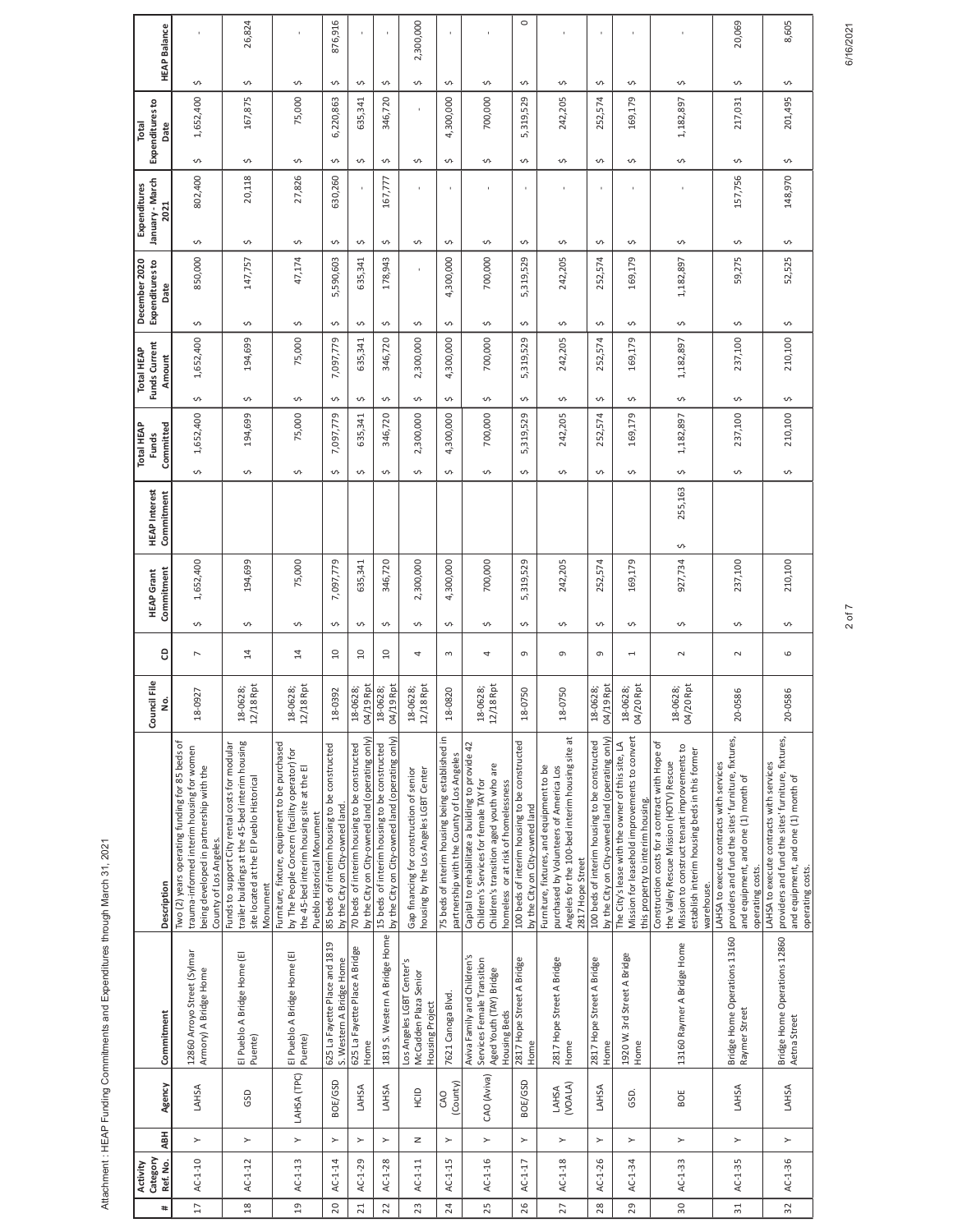| č<br>!<br>l<br>í         |
|--------------------------|
| I<br>í                   |
|                          |
| ׇ֚֬֡<br>١                |
|                          |
| ı                        |
|                          |
| í                        |
| ׇ֚֬֡֡֡֡֡֡<br>I<br>Ž<br>l |
| I<br>ļ                   |
| ֕<br>l<br>ï              |

|                | Category<br>Activity |                       |                   |                                                              |                                                                                                                                                                                                            | Council File                           |                      | <b>HEAP Grant</b>          | <b>HEAP</b> Interest       | <b>Total HEAP</b><br>Funds |        | Funds Current<br><b>Total HEAP</b> | December 2020<br>Expenditures to | January - March<br>Expenditures |        | Expenditures to<br>Total |   |                     |
|----------------|----------------------|-----------------------|-------------------|--------------------------------------------------------------|------------------------------------------------------------------------------------------------------------------------------------------------------------------------------------------------------------|----------------------------------------|----------------------|----------------------------|----------------------------|----------------------------|--------|------------------------------------|----------------------------------|---------------------------------|--------|--------------------------|---|---------------------|
| 33<br>#        | Ref. No.<br>AC-1-38  | <b>ABH</b><br>$\succ$ | BOE/GSD<br>Agency | Bridge Housing 310 N. Main<br>Street<br>Commitment           | 99 beds of interim housing to be contructed by<br>the City - 310 N. Main St. - Civic Center (capital<br>Description<br>only)                                                                               | 18-0628<br>ş.<br>ö                     | 8<br>$\overline{14}$ | 745,617<br>Commitment<br>Ş | 158,394<br>Commitment<br>S | 904,011<br>Committed<br>Ş  | $\sim$ | 904,011<br>Amount                  | 904,011<br>Date<br>Ş             | 2021<br>Ş                       | Ş      | 904,011<br>Date          | Ş | <b>HEAP Balance</b> |
| 34             | $AC-1-37$            | $\succ$               | LAHSA             | Bridge Home Operations 310 N.<br>Main Street                 | providers and fund the sites' furniture, fixtures,<br>LAHSA to execute contracts with services<br>and equipment, and one (1) month of<br>operating costs.                                                  | 20-0586                                | $\overline{1}$       | 164,521<br>Ş               |                            | 164,521<br>Ş               | $\sim$ | 164,521                            | 44,550<br>Ş                      | 93,322<br>Ş                     | $\sim$ | 137,872                  | Ş | 26,649              |
| 35             | $AC-1-39$            | $\succ$               | LAHSA             | Bridge Home Operations 7700<br>Van Nuys Boulevard            | providers and fund the sites' furniture, fixtures,<br>LAHSA to execute contracts with services<br>and equipment, and one (1) month of<br>operating costs.                                                  | 20-0586                                | $\sim$               | 166,845<br>Ş               |                            | 166,845<br>Ş               | $\sim$ | 166,845                            | 45,000<br>S                      | Ş                               | $\sim$ | 45,000                   | Ş | 121,845             |
| 36             | $AC-1-40$            | $\succ$               | LAHSA             | Bridge Home Operations 3428<br>Riverside Drive               | providers and fund the sites' furniture, fixtures,<br>LAHSA to execute contracts with services<br>and equipment, and one (1) month of<br>operating costs.                                                  | 20-0586                                | 4                    | 180,000<br>Ş               |                            | 180,000<br>Ş               | $\sim$ | 180,000                            | 45,000<br>S                      | 135,000<br>S                    | $\sim$ | 180,000                  | S |                     |
| 37             | AC-1-19              | $\succ$               | BOE/GSD           | 515 North Beacon Street A<br>Bridge Home                     | 102 beds of interim housing to be constructed<br>by the City on City-leased land                                                                                                                           | 0651-53<br>$18 -$                      | 15                   | 812,790<br>Ş               |                            | 812,790<br>Ş               | S      | 812,790                            | 811,415<br>Ş                     | 1,375<br>Ş                      | S      | 812,790                  | Ş |                     |
| 38             | $AC-1-30$            | $\succ$               | LAHSA             | 515 North Beacon Street A<br>Bridge Home                     | by the City on City-leased land (operating only)<br>102 beds of interim housing to be constructed                                                                                                          | /19 Rpt<br>8-0628<br>ă<br>$\sigma$     | 15                   | 325,001<br>Ş               |                            | 325,001<br>Ş               | Ş      | 325,001                            | 325,000<br>Ş                     | $\circ$<br>Ş                    | $\sim$ | 325,001                  | Ş |                     |
| 39             | $AC-1-31$            | $\succ$               | LAHSA             | 515 North Beacon Street A<br>Bridge Home                     | 102 beds of interim housing to be constructed<br>by the City on City-leased land (additional<br>operating only)                                                                                            | /19 Rpt<br>18-0628;<br>$\overline{10}$ | 15                   |                            | 423,887<br>$\sim$          | 423,887<br>S               | $\sim$ | 423,887                            | S                                | 163,842<br>S                    | S      | 163,842                  | S | 260,045             |
| $\overline{a}$ | $AC-1-41$            | $\succ$               | LAHSA             | Bridge Home Operations - 515<br>N Beacon (Harbor Interfaith) | Support the full cost of services at the bridge<br>housing facility (\$60/bed/night) at 515 N<br>Beacon site through 6/30/2021                                                                             | 18-0628<br><b>u</b>                    | 15                   | 103,541<br>Ş               |                            | 103,541<br>Ş               | $\sim$ | 103,541                            | Ş                                | Ş                               | $\sim$ |                          | Ş | 103,541             |
| 41             | $AC-1-32$            | $\succ$               | LAHSA             | 515 North Beacon Street A<br>Bridge Home                     | purchased by People Assisting the Homeless<br>Furniture, fixtures and Equipment to be<br>(facility operator)                                                                                               | 0651-53<br>$18 -$                      | 15                   | 84,100<br>Ş                |                            | 84,100<br>Ş                | $\sim$ | 84,100                             | 84,100<br>Ş                      | Ş                               | $\sim$ | 84,100                   | Ş |                     |
| 42             | $AC-1-42$            | $\succ$               | CIEP              | Tenant Improvement - 3061<br>Riverside Dr.                   | For tenant improvements to establish 80 family<br>shelter beds at 3061 Riverside Drive                                                                                                                     | 18-0628<br>ö                           | 4                    | 402,832<br>Ş               | 211,168<br>$\sim$          | 514,000<br>Ş               | Ş      | 614,000                            | Ş                                | 614,000<br>$\sim$               | Ş      | 614,000                  | Ş |                     |
| 43             | $AC-1-43$            | z                     | CIEP              | Pallet shelter at 11471<br>Chandler Blvd                     | for the construction of the pallet shelter with<br>75 beds in 1471 Chandler Blvd. (CD 2)                                                                                                                   | 20-0841<br>ö                           | $\sim$               | 30,000<br>Ş                |                            | 30,000<br>Ş                | Ş      | 30,000                             | Ş                                | 30,000<br>Ş                     | Ş      | 30,000                   | Ş |                     |
| $\ddot{4}$     | $AC-1-44$            | z                     | CIEP              | Pallet shelter at 6099 Laurel<br>Canyon                      | for the construction of the pallet shelter with<br>200 beds in 6099 Laurel Canyon (CD 2)                                                                                                                   | 20-0841<br><b>u</b>                    | $\sim$               | 30,000<br>Ş                |                            | 30,000<br>Ş                | $\sim$ | 30,000                             | S                                | 30,000<br>Ş                     | $\sim$ | 30,000                   | Ş |                     |
| 45             | AC-1-45              | z                     | CIEP              | Pallet shelter at 19020-19040<br>Vanowen Street              | for the construction of the pallet shelter with<br>100 beds in 19020-1940 W. Vanowen Street<br>(CD <sub>3</sub> )                                                                                          | 20-0841<br>ö                           | 3                    | 30,000<br>Ş                |                            | 30,000<br>Ş                | $\sim$ | 30,000                             | S                                | 30,000<br>Ş                     | $\sim$ | 30,000                   | S |                     |
| 46             | AC-1-46              | z                     | CIEP              | Pallet shelter at 1221 South<br>Figueroa Place               | for the construction of pallet shelter with 150<br>beds in 1221 S. Figueroa Place (CD 15)                                                                                                                  | 20-0841<br><b>უ</b>                    | 15                   | 30,000<br>Ş                |                            | 30,000<br>Ş                | $\sim$ | 30,000                             | Ş                                | 30,000<br>Ş                     | $\sim$ | 30,000                   | Ş |                     |
| 47             | AC-1-47              | z                     | CIEP              | Pallet shelter at 6073 N Reseda<br>Blvd.                     | Homes) with 146 beds in 6073 N Reseda Blvd.,<br>for the construction of the pallet shelter (Tiny<br>Services executing the lease agreement with<br>contingent on the Department of General<br>METRO (CD 3) | 20-0841<br>ö                           | 3                    | 1,189,218<br>Ş             | 312,512<br>Ş               | 1,501,730<br>Ş             | Ş      | 1,501,730                          | Ş                                | 30,000<br>Ş                     | $\sim$ | 30,000                   | Ş | 1,471,730           |
| 48             | AC-1-48              | z                     | CIEP              | a tiny home village at 12600<br>Saticoy                      | for the construction of a tiny home village at<br>12600 Saticoy in Council District 2                                                                                                                      | 18-0628                                | $\sim$               | 195,754<br>Ş               |                            | 195,754<br>Ş               | Ş      | 195,754                            | Ş                                | 21,750<br>S                     | Ş      | 21,750                   | Ş | 174,004             |
| 49             | AC-1-49              | $\succ$               | BOE               | Bridge Housing - Eubank<br>Salaries                          | for Bureau of Engineering salaries associated<br>with the construction costs                                                                                                                               | 18-0628                                |                      | 15,000<br>Ş                |                            | 15,000<br>Ş                | $\sim$ | 15,000                             | 12,792<br>Ş                      | 2,208<br>Ş                      | S      | 15,000                   | Ş |                     |
| 50             | AC-1-50              | z                     | LAHSA             | San Julian Oasis                                             | County Department of Health Services<br>operation of San Julian Oasis (formerly<br>Downtown Drop-In Center)                                                                                                | 18-0628                                | 14                   | 130,631<br>S               | 64,300<br>Ş                | 194,931<br>Ş               | Ş      | 194,931                            |                                  | S                               | Ş      |                          | Ş | 194,931             |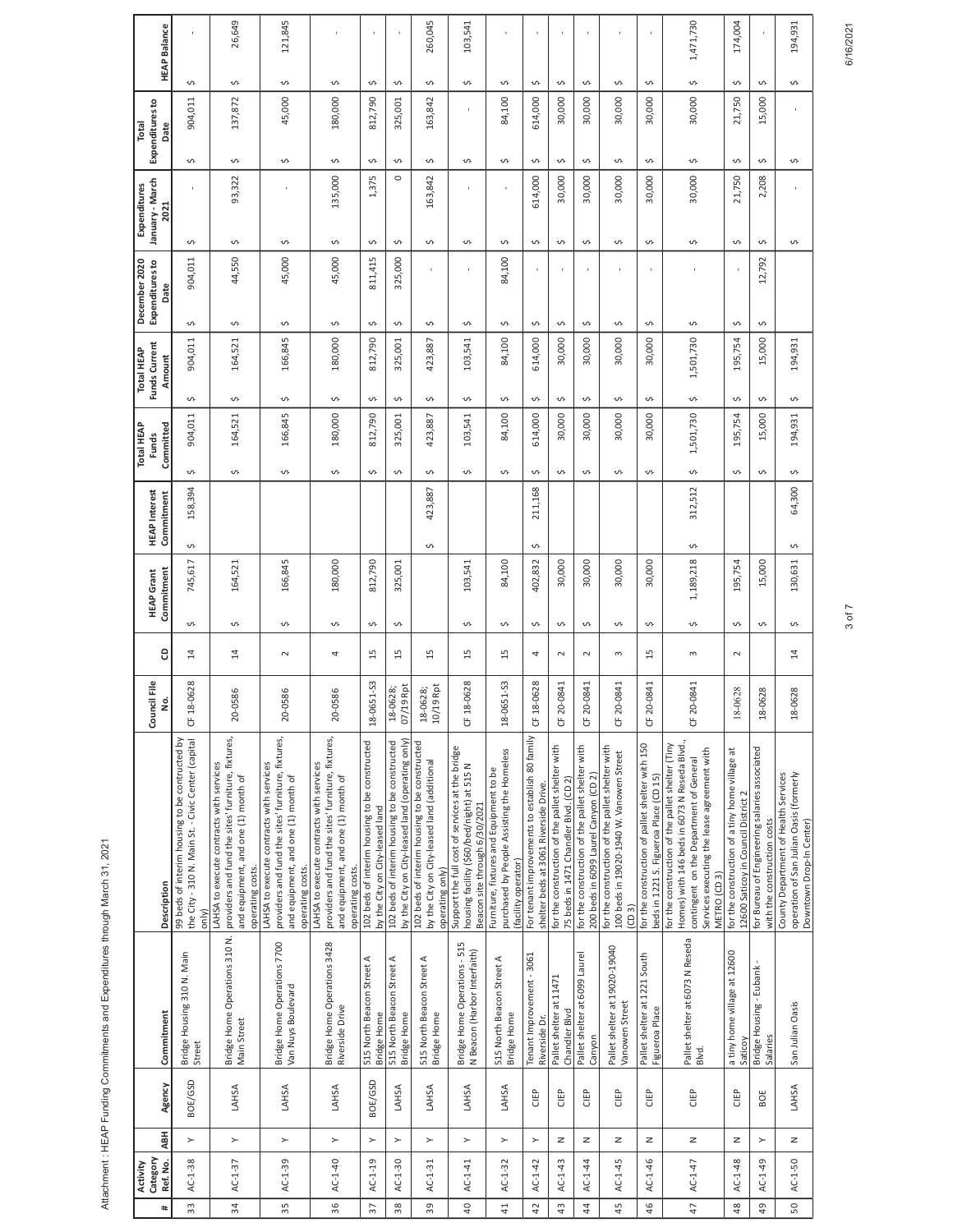Attachment : HEAP Funding Commitments and Expenditures through March 31, 2021

|                 | Category<br>Activity    |                                                                                                       |                           |                                                                          |                                                                                                                                                                                 | Council File                                         |                 | <b>HEAP Grant</b>   | <b>HEAP</b> Interest | <b>Total HEAP</b><br>Funds | Funds Current<br>Total HEAP | December 2020<br>Expenditures to | January - March<br>Expenditures | Expenditures to<br>Total |                  |                     |
|-----------------|-------------------------|-------------------------------------------------------------------------------------------------------|---------------------------|--------------------------------------------------------------------------|---------------------------------------------------------------------------------------------------------------------------------------------------------------------------------|------------------------------------------------------|-----------------|---------------------|----------------------|----------------------------|-----------------------------|----------------------------------|---------------------------------|--------------------------|------------------|---------------------|
| #               | Ref. No.                | <b>ABH</b>                                                                                            | Agency                    | Commitment                                                               | Description                                                                                                                                                                     | g.                                                   | 8               | Commitment          | Commitment           | Committed                  | Amount                      | Date                             | 2021                            | Date                     |                  | <b>HEAP Balance</b> |
| 51              | $AC-1-51$               | z                                                                                                     | BOE                       | Pallet Shelters at Arroyo Drive<br>and Avenue 60                         | Arroyo Drive and Avenue 60 in Council District<br>14<br>construction costs for a tiny home village at                                                                           | 21-0564                                              | $\overline{1}$  | 214,762<br>S        |                      | 214,762<br>S               | 214,762<br>Ş                |                                  | Ş                               |                          | S                | 214,762             |
|                 | AC-1 Committed Subtotal |                                                                                                       |                           |                                                                          |                                                                                                                                                                                 |                                                      |                 | 50,787,592<br>s     | 1,425,425<br>s       | 52,213,017<br>Ş            | 52,213,017<br>s             | 42,377,800<br>s                  | 4,020,044<br>s                  | s                        | ¢<br>46,397,844  | 5,815,173           |
|                 |                         |                                                                                                       | AC-1 Uncommitted Subtotal |                                                                          |                                                                                                                                                                                 |                                                      |                 |                     |                      |                            |                             |                                  |                                 |                          | $\mathbf{v}$     |                     |
| 52              | $AC-2-1$                | $\mathsf{z}% _{T}\!\left( \mathcal{A}_{T}\right) \equiv\mathsf{z}_{T}\!\left( \mathcal{A}_{T}\right)$ | <b>MdB</b>                | Hygiene Services - Skid Row                                              | mobile shower and expand Pit Stop Program to<br>Expand Pit Stop Program in Skid Row including<br>adding one additional site and a dedicated<br>staff Gladys Park APT 24/7       | '18 Rpt;<br>07/19 Rpt<br>19-0647;<br>18-0628;<br>12/ | 14              | 2,942,591<br>$\sim$ |                      | 2,942,591<br>Ş             | 2,942,591<br>Ş              | 1,710,857<br>Ş                   | 396,794<br>Ş                    | Ş                        | Ş<br>2,107,652   | 834,939             |
| 54              | $AC-2-24$               | z                                                                                                     | <b>MdB</b>                | Mobile Pit Stop - Skid Row<br>Expansion                                  | to expand the service hours from 12 hours to<br>24 hours in Skid Row area starting March 15,<br>2021 through June 30, 2021;                                                     | 18-0628                                              | $\overline{14}$ | 175,000<br>$\sim$   |                      | 175,000<br>$\sim$          | 175,000<br>Ş                |                                  | Ş                               |                          | $\sim$           | 175,000             |
| 55              | $AC-2-3$                | z                                                                                                     | <b>MdB</b>                | Hygiene Services - Skid Row                                              | New sidewalk sweeping and litter abatement<br>program in Skid Row                                                                                                               | 118 Rpt<br>18-0628;<br>/z                            | $\overline{1}$  | 2,332,718<br>$\sim$ |                      | 2,332,718<br>$\sim$        | 2,332,718<br>Ş              | 1,613,433<br>$\sim$              | 221,959<br>Š                    | S                        | Ş<br>1,835,392   | 497,326             |
| 56              | $AC-2-23$               | z                                                                                                     | <b>BPW</b>                | Sidewalk and Litter Abatement<br>Program Expansion                       | the Sidewalk and Litter Abatement Program to<br>during weekends in Skid Row area starting<br>expand and provide the cleaning services<br>March 15, 2021 through June 30, 2021;  | 18-0628                                              | 14              | 82,542<br>$\sim$    |                      | 82,542<br>$\sim$           | 82,542<br>Ş                 |                                  | Ş                               |                          | Ş                | 82,542              |
| $\overline{57}$ | $AC - 2 - 10$           | $\geq$                                                                                                | LASAN                     | Sharps Disposal - Skid Row                                               | Install and service six (6) sharps collection<br>locations, The Bin, and the ReFresh Spot<br>boxes in Skid Row, located at 4 Pit Stop                                           | 19 Rpt<br>18-0628;<br>$\widetilde{g}$                | $\overline{1}$  | 34,300<br>$\sim$    |                      | 34,300<br>Ş                | 34,300<br>Ş                 | 7,162<br>Ş                       | 15,967<br>Ş                     | Ş                        | $\sim$<br>23,128 | 11, 172             |
| 58              | $AC-2-4$                | $\succ$                                                                                               | GSD.                      | Interim Housing at 1426<br>Paloma                                        | Skid Row in partnership with the County of Los<br>Leasing expenses for 36 months to establish<br>119 interim housing beds at 1426 Paloma in<br>Angeles                          | 18 Rpt<br>18-0628;<br>12/                            | $\overline{1}$  | 1,295,000<br>$\sim$ |                      | 1,295,000<br>$\sim$        | 1,295,000<br>S              | 700,000<br>Ş                     | 105,000<br>Ş                    | Ş                        | Ş<br>805,000     | 490,000             |
| 59              | AC-2-9                  | z                                                                                                     | GSD                       | Drinking Fountains - Skid Row                                            | Purchase and install five drinking fountains at<br>Pit Stop locations in Skid Row                                                                                               | 19 Rpt<br>18-0628;<br>$\widetilde{g}$                | $\overline{1}$  | 164,276<br>Ş        |                      | 164,276<br>$\sim$          | 164,276<br>Ş                | 164,104<br>S                     | 172<br>Ş                        | Ş                        | Ş<br>164,276     | $\mathbf{S}$        |
| 61              | $AC-2-15$               | z                                                                                                     | BOE/GSD                   | Hygiene Services - Skid Row<br>544 Towne ReFresh Spot                    | Develop ReFresh Spot at 544 Towne Ave. (\$3.2<br>M)                                                                                                                             | $-0644$<br>임                                         | $\overline{14}$ | 2,680,119<br>$\sim$ |                      | 2,680,119<br>$\sim$        | 2,680,119<br>Ş              | 2,680,119<br>Ş                   | Ş                               | Ş                        | Ş<br>2,680,119   |                     |
| 62              | $AC-2-16$               | $\mathsf z$                                                                                           | GSD                       | (ReFresh Spot Leasing Costs)<br>Hygiene Services - Skid Row              | ReFresh Spot Leasing Costs.                                                                                                                                                     | 19-0644                                              | $\overline{1}$  | 1,127,678<br>$\sim$ |                      | 1,127,678<br>S             | 1,127,678<br>Ş              | 183,511<br>$\sim$                | 56,524<br>Ş                     | Ş                        | Ş<br>240,035     | 887,643             |
| 63              | $AC-2-2$                | $\mathsf{z}% _{T}\left( t\right) \in\mathsf{z}_{T}\left( t\right)$                                    | LOWC)                     | Interim Housing - Skid Row                                               | in the Skid Row area of downtown Los Angeles<br>at the Downtown Women's Center for women<br>Operating costs for 24 overnight shelter beds<br>(newly added 100 Women Initiative) | 118 Rpt<br>18-0628;<br>12/18 Rpt                     | $\overline{1}$  | 700,400<br>$\sim$   |                      | 700,400<br>Ş               | 700,400<br>Ş                | 700,400<br>Ş                     | ¢                               | Ş                        | Ş<br>700,400     |                     |
| $\overline{54}$ | $AC-2-19$               | z                                                                                                     | LAHSA<br>(DWC)            | Rapid Re-housing for Women<br>Skid Row                                   | re-housing and services for approximately 150<br>Downtown Women's Center to provide rapid<br>women in Skid Row community through<br>6/30/2021                                   | 19 Rpt<br>18-0628;<br>19-1199,<br>10/                | $\overline{14}$ | 1,343,620<br>$\sim$ |                      | 1,343,620<br>Ş             | 1,343,620<br>Ş              | 322,508<br>Ş                     | 371,331<br>Ş                    | Ş                        | Ş<br>693,839     | 649,781             |
| 65              | $AC-2-21$               | z                                                                                                     | LOWC)                     | Health and Wellness Program<br>(DWC)                                     | Downtown Women's Center for its Health and<br>Wellness program to provide meals to its<br>clients.                                                                              | 20-1219                                              | 14              | 250,000<br>$\sim$   |                      | 250,000<br>$\sim$          | 250,000<br>Ş                |                                  | ٠<br>$\sim$                     | Ş                        | $\sim$           | 250,000             |
| 66              | $AC-2-6$                | $\mathsf z$                                                                                           | LAHSA                     | Homeless Engagement Teams<br>(2) - Skid Row                              | Two (2) two-person Homeless Engagement<br>Teams (HETs) dedicated to Skid Row                                                                                                    | 04/19 Rpt<br>18-0628;                                | 14              | 779,000<br>S        |                      | 779,000<br>Ş               | 779,000<br>Ş                | 493,195<br>S                     | 148,274<br>Ş                    | Ş                        | S<br>641,469     | 137,531             |
| 67              | $AC-2-8$                | z                                                                                                     | (HHCLA)<br>LAHSA          | (fomerly known as St. Vincent<br>Hygiene Services - Skid Row<br>de Paul) | ReFresh Spot expansion. one-time landscaping<br>costs for sawcutting and planting trees for the<br>ReFresh Spot in the Skid Row area                                            | 04/19 Rpt;<br>18-0628;<br>21-0508                    | $\overline{1}$  | 1,051,725<br>$\sim$ |                      | 1,051,725<br>$\sim$        | 1,051,725<br>Ş              | 66,500<br>$\sim$                 | S                               | Ş                        | $\sim$<br>66,500 | 985,225             |
| 69              | $AC-2-13$               | $\mathsf{z}% _{T}\left( t\right) \in\mathsf{z}_{T}\left( t\right)$                                    | LAHSA (LA<br>Mission)     | Hygiene Services - Skid Row (LA<br>Mission)                              | Two years' operation funding for shower<br>access and public bathroom 24/7                                                                                                      | 19-0647                                              | $\overline{1}$  | 700,000<br>S        |                      | 700,000<br>Ş               | 700,000<br>S                | 521,064<br>S                     | Ş                               | S                        | S<br>521,064     | 178,936             |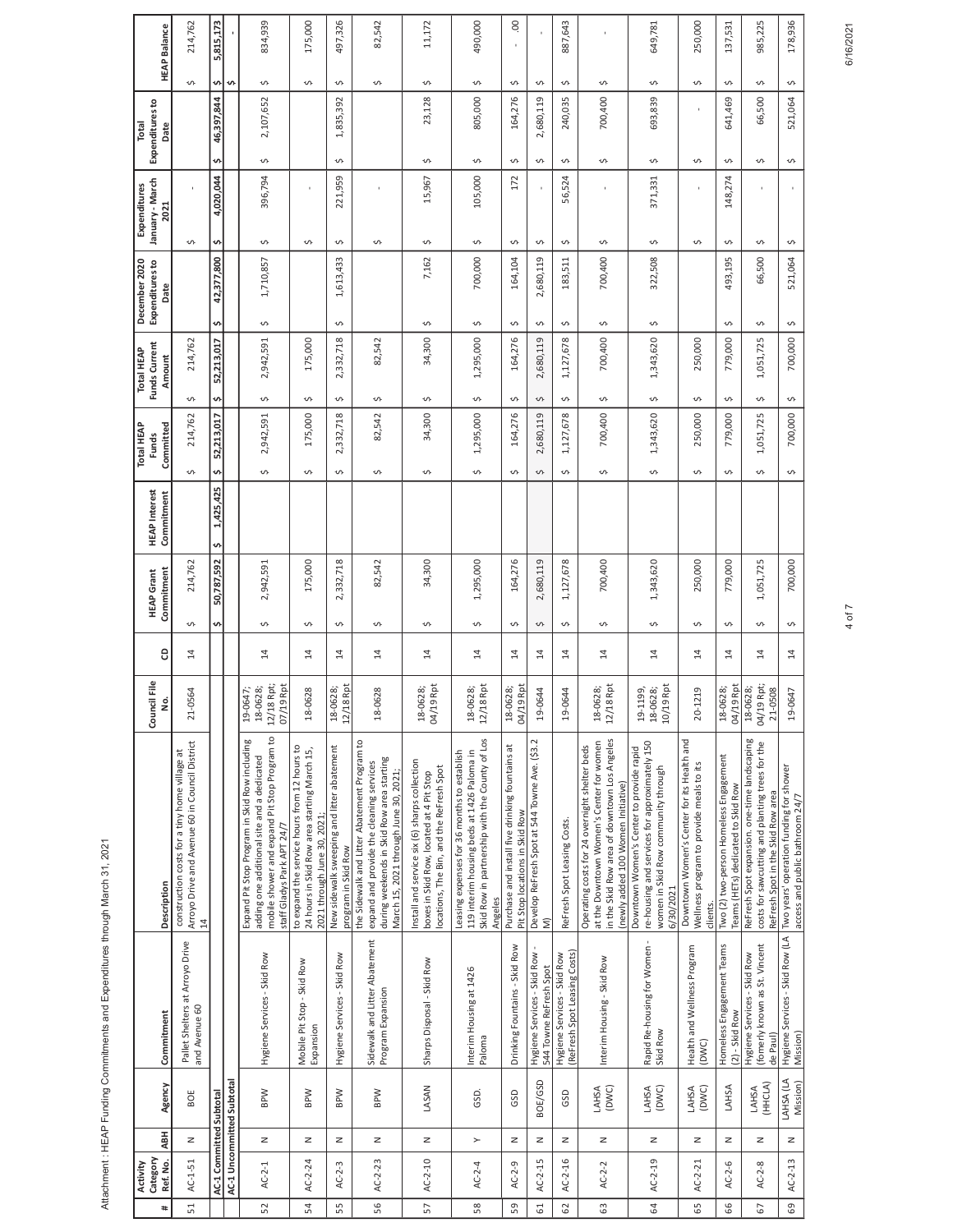Attachment : HEAP Funding Commitments and Expenditures through March 31, 2021

|                 | Category<br>Activity    |            |                                   |                                                               |                                                                                                                                                                                                                  | Council File                                      |                 | <b>HEAP Grant</b> | <b>HEAP</b> Interest | <b>Total HEAP</b><br><b>Funds</b> | Funds Current<br>Total HEAP |              | December 2020<br>Expenditures to | January - March<br>Expenditures |        | Expenditures to<br>Total |   |                     |
|-----------------|-------------------------|------------|-----------------------------------|---------------------------------------------------------------|------------------------------------------------------------------------------------------------------------------------------------------------------------------------------------------------------------------|---------------------------------------------------|-----------------|-------------------|----------------------|-----------------------------------|-----------------------------|--------------|----------------------------------|---------------------------------|--------|--------------------------|---|---------------------|
| #               | Ref. No.                | <b>ABH</b> | Agency                            | Commitment                                                    | Description                                                                                                                                                                                                      | ş.                                                | 8               | Commitment        | Commitment           | Committed                         | Amount                      |              | Date                             | 2021                            |        | Date                     |   | <b>HEAP Balance</b> |
| $\overline{5}$  | $AC-2-18$               | z          | Healthcare)<br>(Homeless<br>LAHSA | Community Ambassadors - Skid<br>Row                           | Two (2) Community Ambassadors for the Bin<br>and the ReFresh Spot to act as social service<br>liaisons to the Skid Row community                                                                                 | 10/19 Rpt<br>19-1195,<br>18-0628;                 | $\overline{14}$ | 150,000<br>Ş      |                      | 150,000<br>Ş                      | Ş                           | Ş<br>150,000 | 150,000                          | Ş                               | Ş      | 150,000                  | Ş |                     |
| 71              | $AC-2-12$               | $\geq$     | LAHSA (TPC)                       | Regional Coordination (The<br>People Concern)                 | Provide flexible "move-in" funding to facilitate<br>housing 150 people from Skid Row and from<br>areas adjacent to Skid Row at El Puente and<br>the A Bridge Home locations that serve the<br>1426 Paloma Street | /19 Rpt<br>19-0647,<br>18-0628;<br>$\overline{5}$ | $\overline{14}$ | 478,713<br>Ş      |                      | 478,713<br>S                      | Ş                           | Ş<br>478,713 | 385,500                          | Ş                               | Ş      | 385,500                  | Ş | 93,213              |
| 72              | $AC-2-7$                | z          | LAHSA (TPC)                       | Hygiene Services - Skid Row<br>(The People Concern)           | days/week next to The Bin through The People<br>Shower and restroom access 24 hours/day, 7<br>Concern                                                                                                            | /19 Rpt<br>18-0628;<br>04/19 Rpt                  | 14              | 649,404<br>Ş      |                      | 649,404<br>Ş                      | Ş                           | Ş<br>649,404 | 306,527                          | Ş                               | $\sim$ | 306,527                  | Ş | 342,877             |
| 73              | $AC-2-5$                | z          | LAHSA                             | The Bin - Tenant Improvements                                 | Tenant improvements for the new location of<br>the Bin voluntary storage facility at 538 San<br>Pedro St                                                                                                         | /19 Rpt<br>18-0628;<br>04/19 Rpt                  | 14              | 506,400<br>Ş      |                      | 506,400<br>Ş                      | Ş                           | Ş<br>506,400 | 506,400                          | Ş                               | Ş      | 506,400                  | Ş |                     |
| 74              | $AC - 2 - 20$           | z          | LAHSA                             | The Bin - Expansion                                           | Expansion and operation of The Bin from one<br>site to two through June 30, 2021                                                                                                                                 | 19-1421                                           | $\overline{1}$  | 1,622,052<br>S    |                      | 1,622,052<br>S                    | 1,622,052<br>S              | Ş            | 932,764                          | 621,329<br>Ş                    | $\sim$ | 1,554,092                | Ş | 67,960              |
| $\overline{75}$ | $AC-2-22$               | z          | LAHSA                             | RRH-SRO                                                       | the financial assistance and supportive services<br>for 60 additional slots of Rapid Rehousing for<br>four (4) months from March 1, 2021 through<br>June 30, 2021                                                | 18-0628                                           | $\overline{14}$ | 270,000<br>Ş      |                      | 270,000<br>Ş                      | Ş                           | S<br>270,000 |                                  | Ş                               | Ş      |                          | Ş | 270,000             |
| 76              | $AC - 2 - 25$           | z          | LAHSA                             | Year-Round Interim Housing at<br>543 Crocker Street           | housing beds at 543 Crocker Street in Council<br>cost of operations of 40 year-round interim<br>District 14                                                                                                      | 20-0841                                           | 14              | 160,000<br>Ş      |                      | 160,000<br>Ş                      | Ş                           | Ş<br>160,000 |                                  | Ş                               | Ş      |                          | Ş | 160,000             |
| $\overline{7}$  | $AC - 2 - 26$           | z          | LAHSA                             | Winter Shelter - 566 South San<br>Pedro Street                | South San Pedro Street; in Council District 14<br>Shelter site located at Weingart Center 566<br>cost of operations of 49 beds at a Winter                                                                       | 20-0841                                           | $\overline{14}$ | 222,950<br>Ş      |                      | 222,950<br>Ş                      | Ş                           | Ş<br>222,950 |                                  | Ş                               | Ş      |                          | Ş | 222,950             |
| 78              | $AC - 2 - 27$           | z          | LAHSA                             | San Julian Oasis                                              | Constructions for San Julian Oasis (formerly<br>County Department of Health Services<br>Downtown Drop-In Center)                                                                                                 | $-0564$<br>ಸ                                      | $\overline{14}$ | 100,000<br>Ş      |                      | 100,000<br>Ş                      | Ş                           | Ş<br>100,000 |                                  | Ş                               | S      |                          | Ş | 100,000             |
| 79              | $AC - 2 - 28$           | z          | LAHSA                             | Cooling Centers                                               | furniture, fixtures, and equipment at four (4)<br>cooling center sites in Skid Row area                                                                                                                          | $-0508$<br>ಸ                                      | $\overline{1}$  | 126,982<br>S      |                      | 126,982<br>S                      | S                           | Ş<br>126,982 |                                  | Ş                               | Ş      |                          | Ş | 126,982             |
|                 | AC-2 Committed Subtotal |            |                                   |                                                               |                                                                                                                                                                                                                  |                                                   |                 | 19,945,469<br>s   | s                    | 19,945,469<br>s                   | 19,945,469<br>Ş             | s            | 11,444,044                       | 1,937,349.76<br>s               | S      | 13,381,394               | s | 6,564,075           |
|                 |                         |            | AC-2 Uncommitted Subtotal         |                                                               |                                                                                                                                                                                                                  |                                                   |                 |                   |                      |                                   |                             |              |                                  |                                 |        |                          | S | 95,772              |
| 80              | $AC-3-1$                | z          | CAO                               | Real Estate Evaluation Services<br>(Brilliant Corners)        | evaluation and rehabilitation services related<br>to privately owned buildings proposed as<br>Contract with County DHS for real estate<br>bridge housing facilities                                              | 18-0628;<br>10/18 Rpt                             | Multiple        | 100,000<br>Ş      |                      | 100,000<br>Ş                      | Ş                           | Ş<br>100,000 | 100,000                          | Ş                               | S      | 100,000                  | S |                     |
| $\overline{81}$ | $AC-3-3$                | z          | CAO                               | Modular Hygiene Trailer -<br>Sherman Way Navigation<br>Center | Purchase hygiene trailer for City-sponsored<br>storage and navigation center for persons<br>experiencing homelessness                                                                                            | 12/18 Rpt<br>18-0628;                             | $\sim$          | 296,459<br>Ş      |                      | 296,459<br>Ş                      | $\sim$                      | Ş<br>296,459 | 296,459                          | Ş                               | $\sim$ | 296,459                  | Ş |                     |
| 82              | $AC-3-2$                | z          | <b>MdB</b>                        | Hygiene Services - Citywide                                   | Expand Pit Stop Program outside of Skid Row,<br>including add 5 mobile pit stops and mobile<br>shower services                                                                                                   | 12/18 Rpt<br>18-0628;                             | Multiple        | 4,554,161<br>Ş    |                      | 4,554,161<br>S                    | 4,554,161<br>Ş              | Ş            | 4,440,281                        | 113,880<br>Ş                    | $\sim$ | 4,554,161                | Ş |                     |
| 83              | $AC-3-4$                | z          | LAHSA                             | Multi-disciplinary Outreach<br>Team Operations                | Continue Multi-Disciplinary Team operations                                                                                                                                                                      | 12/18 Rpt<br>18-0628;                             | $\infty$        | 400,000<br>Ş      |                      | 400,000<br>Ş                      | Ş                           | Ş<br>400,000 | 218,203                          | 31,120<br>Ş                     | Ş      | 249,323                  | Ş | 150,677             |
| 84              | $AC-3-5$                | z          | LAHSA                             | Multi-disciplinary Outreach<br>Team Operations                | Establish a new Multi-Disciplinary Team                                                                                                                                                                          | 12/18 Rpt<br>18-0628;                             | G               | 340,000<br>Ş      |                      | 340,000<br>Ş                      | Ş                           | Ş<br>340,000 | 270,809                          | 62,155<br>Ş                     | $\sim$ | 332,964                  | Ş | 7,036               |
| 85              | $AC-3-6$                | z          | LAHSA                             | Family Navigation Services                                    | Staff and supplies to support navigation and<br>supportive services for homeless families                                                                                                                        | 12/18 Rpt<br>18-0628;                             | $\overline{ }$  | 450,000<br>Ş      |                      | 450,000<br>Ş                      | Ş                           | Ş<br>450,000 | 401,628                          | 4,645<br>Ş                      | S      | 406,272                  | Ş | 43,728              |
| 86              | $AC-3-7$                | z          | LAHSA                             | Services to Homeless Families<br>Living in Motels             | coordinator services to families living in hotels<br>Resources dedicated to case management and<br>and motels on Sepulveda Blvd                                                                                  | $12/18$ Rpt<br>18-0628;                           | 6               | 747,864<br>Ş      |                      | 747,864<br>S                      | S                           | S<br>747,864 | 602,441                          | 6,967<br>Ş                      | S      | 609,409                  | Ş | 138,455             |

5 of 7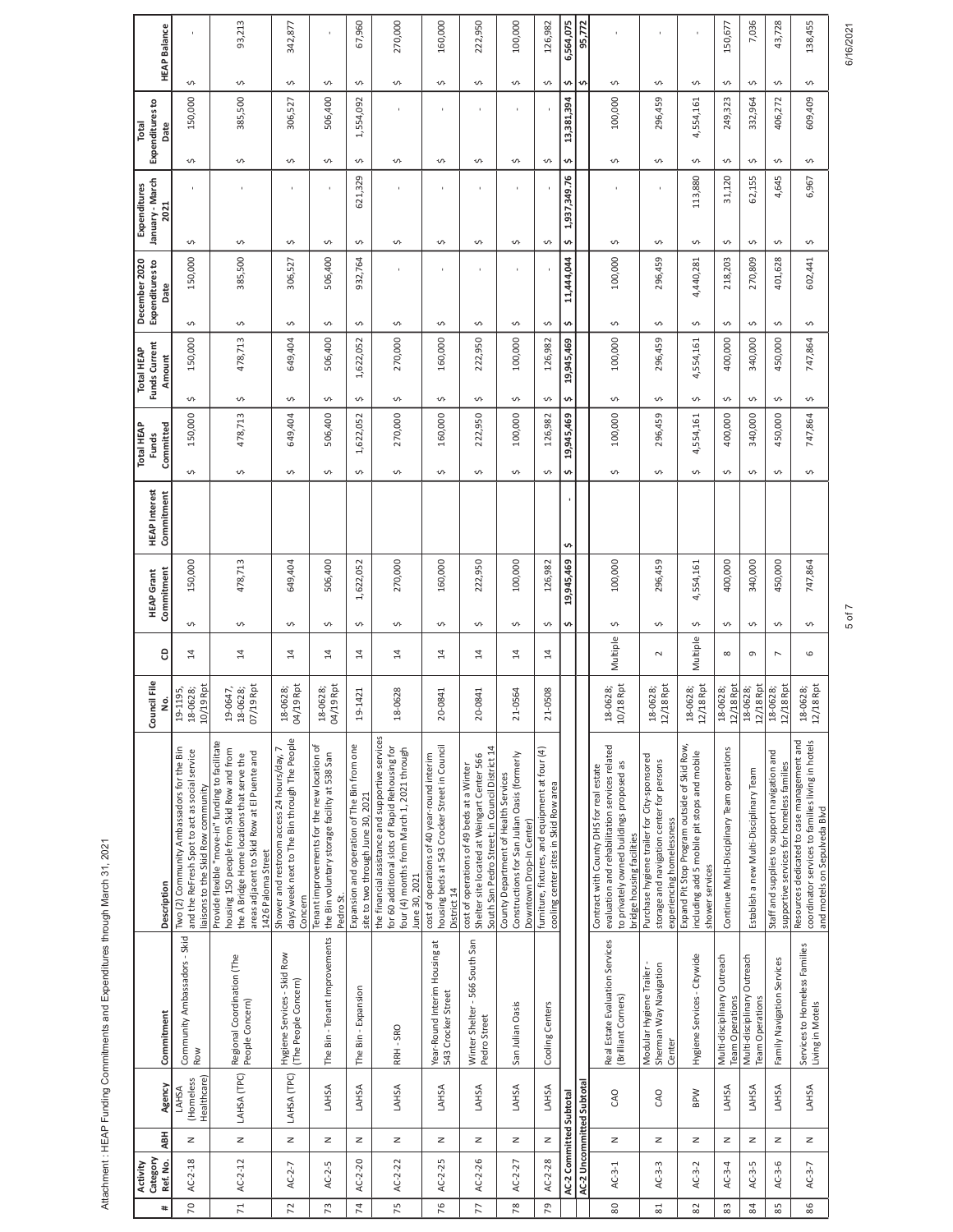Attachment : HEAP Funding Commitments and Expenditures through March 31, 2021

| Total         |                                    | <b>HEAP Balance</b><br>Expenditures to<br>Date     | 281,294<br>$\sim$<br>146,494<br>s                                                         | Ş<br>249,293<br>Ş             | f,<br>$\sim$<br>399,596<br>s                                                                        | 139,840<br>$\sim$<br>S                                                                           | 18,000<br>$\sim$<br>Ş                                                                                             | 37,477<br>$\sim$<br>320,734<br>Ş                                                                                          | $\circ$<br>Ş<br>183,267<br>S | 816,508<br>¢<br>7,847,972<br>Ş |                                                                                                                           | 45,000<br>$\sim$<br>405,000<br>Ş                                                                                                                                              | Ş<br>1,307,755<br>Ş                                                                                                                                                                | 1,080,219<br>Ş<br>573,008<br>Ş                                                                      | $\mathbf{I}$<br>$\sim$<br>213,085<br>Ş | 1,125,219<br>s<br>2,498,848<br>s | $\sim$                                                                                    | 29,396<br>$\mathcal{L}$<br>135,203<br>Ş                                                         | 17,446<br>$\sim$<br>209,610<br>Ş                                         | 24,837<br>$\sim$<br>249,669<br>Ş             | 171,198<br>Ş<br>90,183<br>S                                                                    |
|---------------|------------------------------------|----------------------------------------------------|-------------------------------------------------------------------------------------------|-------------------------------|-----------------------------------------------------------------------------------------------------|--------------------------------------------------------------------------------------------------|-------------------------------------------------------------------------------------------------------------------|---------------------------------------------------------------------------------------------------------------------------|------------------------------|--------------------------------|---------------------------------------------------------------------------------------------------------------------------|-------------------------------------------------------------------------------------------------------------------------------------------------------------------------------|------------------------------------------------------------------------------------------------------------------------------------------------------------------------------------|-----------------------------------------------------------------------------------------------------|----------------------------------------|----------------------------------|-------------------------------------------------------------------------------------------|-------------------------------------------------------------------------------------------------|--------------------------------------------------------------------------|----------------------------------------------|------------------------------------------------------------------------------------------------|
| Expenditures  | January - March<br>2021            | 29,999                                             |                                                                                           |                               |                                                                                                     |                                                                                                  | 320,734                                                                                                           | 183,267                                                                                                                   | 752,767                      |                                | 405,000                                                                                                                   |                                                                                                                                                                               | 81,338                                                                                                                                                                             | $\mathbf{I}$                                                                                        | 486,338                                |                                  |                                                                                           | 40,523                                                                                          | 37,683                                                                   |                                              | (34, 429)                                                                                      |
| December 2020 | Expenditures to<br>Date            | Ş<br>116,495<br>Ş                                  | $\hat{\phantom{a}}$<br>249,293<br>Ş                                                       | Ş<br>399,596<br>Ş             | S                                                                                                   | Ş                                                                                                | Ş                                                                                                                 | Ş                                                                                                                         | Ş<br>7,095,205<br>Ş          |                                | Ş<br>Ş                                                                                                                    | Ş<br>1,307,755<br>Ş                                                                                                                                                           | Ş<br>491,670<br>S                                                                                                                                                                  | Ş<br>213,085<br>Ş                                                                                   | s<br>2,012,510<br>s                    |                                  | S<br>135,203<br>$\sim$                                                                    | Ş<br>169,087<br>Ş                                                                               | $\hat{\phantom{a}}$<br>211,986<br>$\sim$                                 |                                              | S<br>124,612<br>Ş                                                                              |
| Total HEAP    | Funds Current<br>Amount            | 427,788<br>Ş                                       | 249,293<br>¢                                                                              | 399,596<br>s                  | 139,840<br>S                                                                                        | 18,000<br>Ş                                                                                      | 358,211<br>Ş                                                                                                      | Ş<br>183,267<br>Ş                                                                                                         | 8,664,479<br>Ş               |                                | 450,000<br>Ş                                                                                                              | 1,307,755<br>Ş                                                                                                                                                                | 1,653,227<br>Ş                                                                                                                                                                     | 213,085<br>Ş                                                                                        | 3,624,068<br>s                         |                                  | 164,599<br>Ş                                                                              | 227,056<br>Ş                                                                                    | 274,506<br>Ş                                                             |                                              | 261,381<br>S                                                                                   |
| Total HEAP    | Committed<br>Funds                 | 427,788<br>Ş                                       | 249,293<br>$\sim$                                                                         | 399,596<br>$\sim$             | 139,840<br>S                                                                                        | 18,000<br>$\sim$                                                                                 | 358,211<br>$\sim$                                                                                                 | 183,267<br>$\hat{\mathbf{v}}$                                                                                             | 8,664,479<br>\$              |                                | 450,000<br>$\sim$                                                                                                         | 1,307,755<br>Ş                                                                                                                                                                | 1,653,227<br>S                                                                                                                                                                     | 213,085<br>S                                                                                        | 3,624,068<br>s                         |                                  | 164,599<br>$\sim$                                                                         | 227,056<br>S                                                                                    | 274,506<br>$\sim$                                                        |                                              | 261,381<br>$\sim$                                                                              |
|               | <b>HEAP</b> Interest<br>Commitment |                                                    |                                                                                           |                               |                                                                                                     |                                                                                                  |                                                                                                                   |                                                                                                                           | S                            |                                |                                                                                                                           |                                                                                                                                                                               |                                                                                                                                                                                    | 11,839<br>S                                                                                         | 11,839<br>s                            | Ş                                |                                                                                           |                                                                                                 |                                                                          |                                              |                                                                                                |
|               | Commitment<br><b>HEAP Grant</b>    | 427,788<br>$\sim$                                  | 249,293<br>Ş                                                                              | 399,596<br>$\sim$             | 139,840<br>$\sim$                                                                                   | 18,000<br>$\sim$                                                                                 | 358,211<br>Ş                                                                                                      | 183,267<br>Ş                                                                                                              | 8,664,479<br>Ş               |                                | 450,000<br>$\sim$                                                                                                         | 1,307,755<br>Ş                                                                                                                                                                | 1,653,227<br>S                                                                                                                                                                     | 201,246<br>$\sim$                                                                                   | 3,612,229<br>s                         | Ś                                | 164,599<br>$\mathcal{L}$                                                                  | 227,056<br>$\sim$                                                                               | 274,506<br>$\sim$                                                        |                                              | 261,381<br>S                                                                                   |
|               | 8                                  |                                                    | Multiple                                                                                  | $\overline{ }$                | ${}^{\circ}$                                                                                        | $\overline{\phantom{0}}$                                                                         | Multiple                                                                                                          | Multiple                                                                                                                  |                              |                                | 4                                                                                                                         | 4                                                                                                                                                                             | $\Xi$                                                                                                                                                                              | $\mathfrak{u}$                                                                                      |                                        |                                  | Multiple                                                                                  | Multiple                                                                                        | Multiple                                                                 |                                              | Multiple                                                                                       |
|               | Council File<br>g.                 | 18 Rpt<br>18-0628;<br>12/                          | 18 Rpt<br>18-0628;<br>12/                                                                 | 18 Rpt<br>18-0628;<br>12/     | $-0628$<br>$\frac{8}{3}$                                                                            | -0628<br>$\overline{18}$                                                                         | -0628<br>$\frac{8}{3}$                                                                                            | $-0628$<br>$\overline{18}$                                                                                                |                              |                                | 16-0345                                                                                                                   | 18 Rpt<br>18-0628<br>12/                                                                                                                                                      | $4/19$ Rpt<br>18-0628;                                                                                                                                                             | 10/19 Rpt<br>18-0628;                                                                               |                                        |                                  | 18 Rpt<br>18-0628;<br>$\overline{2}$                                                      | $-0628$<br>$\frac{8}{3}$                                                                        | 18 Rpt<br>18-0628;<br>12/                                                | 18-0628;                                     | 10/18 Rpt                                                                                      |
|               | Description                        | Expand capacity of North Valley Caring<br>Services | Eight Diversion/Rapid Resolution specialists at<br>City Family Source Centers for 2 years | Expand mobile shower services | March 31, 2021 at Bryant Temple in Council<br>Extended Winter Shelter Program through<br>District 8 | Augmented Winter Shelter Program extension<br>for 15 days at Glassell Park in Council District 1 | with the augmented Winter Shelter Program<br>Cleaning Service and Labor Costs associated<br>through March 31,2021 | Clearing Project for the period from November<br>Measure H Strategy D6 Criminal Record<br>1,2020 through January 31,2021; |                              |                                | permanent supportive housing for homeless<br>Gap financing for construction of 25 units of<br>Transition Aged Youth (TAY) | Capital to rehabilitate a building to provide 42<br>Children's transition aged youth who are<br>Children's Services for female TAY for<br>homeless or at risk of homelessness | 154 beds of interim housing to be constructed<br>by the City on land owned by the Los Angeles<br>(operating only for 54 youth-bed subset)<br>County Metropolitan Transit Authority | 60 beds (30 women and 30 youth) of interim<br>housing (leasing only for the 30 youth-bed<br>subset) |                                        |                                  | Eight Diversion/Rapid Resolution specialists at<br>City Family Source Centers for 2 years | (LAHSA) costs associated with administering<br>Los Angeles Homeless Services Authority<br>funds | Public Works costs associated with<br>administering the Pit Stop Program | GSD staffing, consultant and equipment costs | associated with implementing approved bridge<br>housing facilities, Senior Real Estate Officer |
|               | Commitment                         | Capacity Building                                  | Diversion Services for Families<br>at Risk of Homelessness                                | Mobile Showers                | Extended Winter Shelter<br>Program                                                                  | Augmented Winter Shelter<br>Program - Glassell Park                                              | Augmented Winter Shelter<br>Program                                                                               | Measure H Strategy D6 Gap<br>Funding                                                                                      |                              |                                | Anita May Rosenstein Campus<br>Los Angeles LGBT Center at<br>Youth Supportive Housing                                     | Aviva Family and Children's<br>Services Female Transition<br>Aged Youth (TAY) Bridge<br>Housing Beds                                                                          | 100 Sunset Avenue A Bridge<br>Home                                                                                                                                                 | 1215 Lodi Place A Bridge Home                                                                       |                                        |                                  | Diversion Services for Families<br>at Risk of Homelessness                                | LAHSA Administrative Costs                                                                      | BPW Administrative Costs                                                 | GSD Bridge Housing                           | Administrative Costs                                                                           |
|               | Agency                             | LAHSA                                              | LAHSA                                                                                     | (Shower of<br>Hope)<br>LAHSA  | LAHSA                                                                                               | LAHSA                                                                                            | RAP                                                                                                               | $\Im$                                                                                                                     |                              | AC-3 Uncommitted Subtotal      | ЭЭ                                                                                                                        | CAO (Aviva)                                                                                                                                                                   | LAHSA                                                                                                                                                                              | GSD.                                                                                                |                                        | AC-4 Uncommitted Subtotal        | LAHSA                                                                                     | LAHSA                                                                                           | <b>BPW</b>                                                               |                                              | GSD                                                                                            |
|               | <b>ABH</b>                         | z                                                  | z                                                                                         | z                             | z                                                                                                   | z                                                                                                | z                                                                                                                 | z                                                                                                                         | AC-3 Committed Subtotal      |                                | z                                                                                                                         | $\succ$                                                                                                                                                                       | $\succ$                                                                                                                                                                            | $\succ$                                                                                             | AC-4 Committed Subtotal                |                                  | $\mathsf z$                                                                               | z                                                                                               | z                                                                        | z                                            |                                                                                                |
| Activity      | Category<br>Ref. No.               | $AC-3-8$                                           | $AC-3-9$                                                                                  | $AC-3-10$                     | $AC-3-11$                                                                                           | $AC-3-12$                                                                                        | $AC-3-13$                                                                                                         | AC-3-14                                                                                                                   |                              |                                | $AC-4-1$                                                                                                                  | $AC-4-2$                                                                                                                                                                      | $AC-4-4$                                                                                                                                                                           | $AC-4-5$                                                                                            |                                        |                                  | $AC-5-1$                                                                                  | $AC-5-4$                                                                                        | AC-5-5                                                                   | $AC-5-2$                                     |                                                                                                |
|               | #                                  | 28                                                 | 88                                                                                        | $\overline{89}$               | $\frac{1}{90}$                                                                                      | $\overline{56}$                                                                                  | 92                                                                                                                | $\overline{93}$                                                                                                           |                              |                                | $\overline{5}$                                                                                                            | $\overline{95}$                                                                                                                                                               | $\overline{5}$                                                                                                                                                                     | $\overline{98}$                                                                                     |                                        |                                  | 99                                                                                        | $\overline{100}$                                                                                | 101                                                                      | 102                                          |                                                                                                |